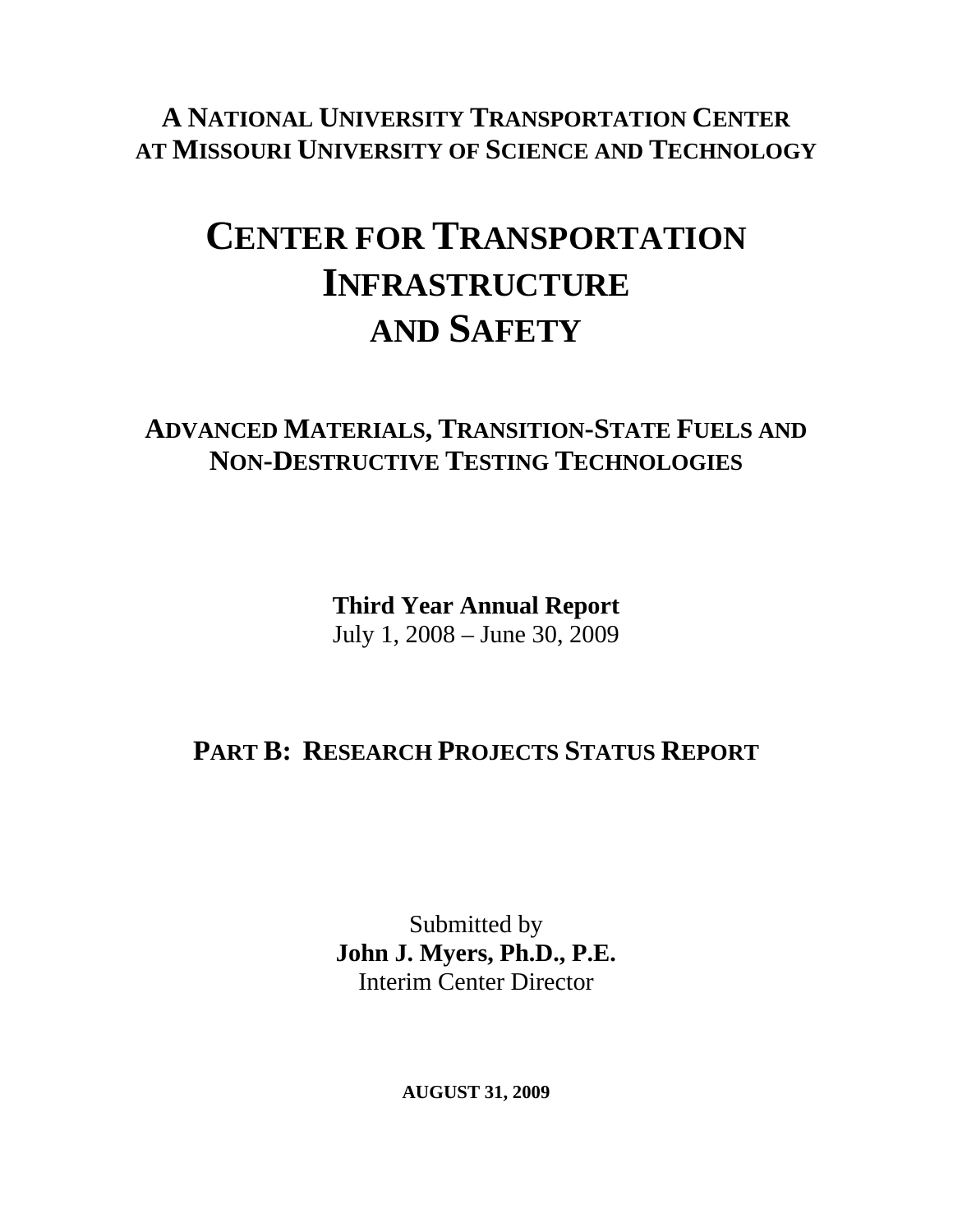# Third Year Annual Report<br>Part B: Research Projects Status Report

### **Table of Contents**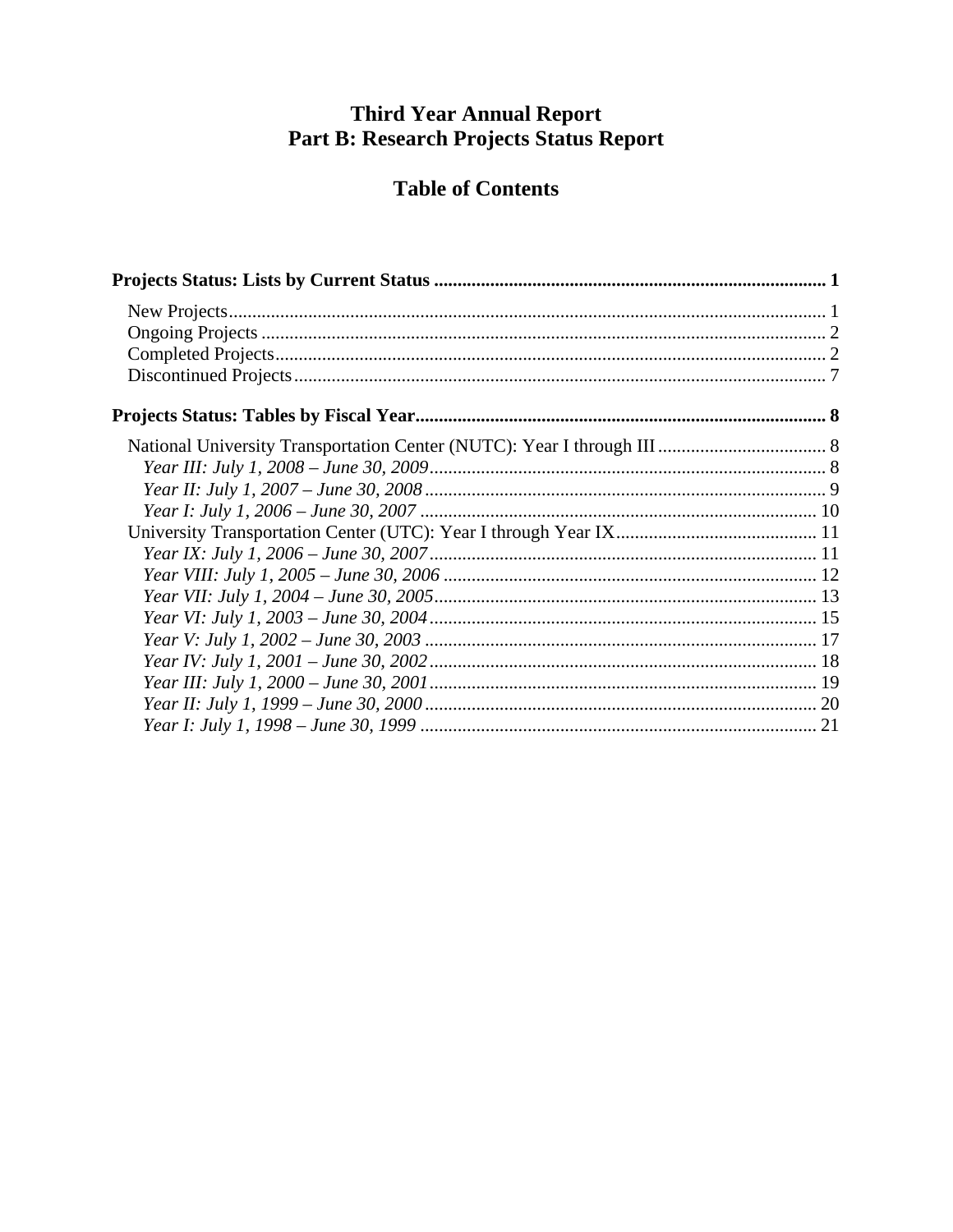# **PROJECTS STATUS: LISTS BY CURRENT STATUS**

The following lists show the status of currently and previously funded projects at the University Transportation Center at Missouri University of Science and Technology. Though the Center was granted National status in 2006, the National Center theme areas and goals are an outgrowth of the former Center's activities. Project lists and statuses from the former Center's activities are included in this reporting to illustrate the continuity and success of the Center's overall activities from start to present.

Note: For all projects listed below a sequence number and a letter designation is attached to each title.  $R =$ Research;  $ETT = Education & Technology Transfer;$  and  $RE = Research$  Equipment.

### **New Projects**

The following 24 projects have not been reported on a previous Research Project Status List:

- Soy-Based UV Resistant Polyurethane Pultruded Composites (R255)
- Missouri S&T Hydrogen Transportation Test Bed Equipment & Construction (R254)
- The Guayule Plant: A Renewable, Domestic Source of Binder Materials for Flexible Pavement Mixtures (R253)
- Acquisition of Equipment for Composite Manufacturing Laboratory (RE252)
- Women in Science & Engineering and Minority Engineering Scholarships: Year 4 (ETT251)
- Innovative Concrete Bridging Systems for Pedestrian Bridges: Implementation and Monitoring (R250)
- 2009 Summer Transportation Institute (ETT249)
- 2009 Missouri Local Technical Assistance Program (LTAP) at Missouri S&T (ETT248)
- MTI/MoDOT Transportation Geotechnical Research Program Task 2  $\&$  4 (R247)
- MTI/MoDOT Transportation Geotechnical Research Program Task  $2 \& 4 (R246)$
- MTI/MoDOT Transportation Geotechnical Research Program Task 3 (R245)
- MTI/MoDOT Transportation Geotechnical Research Program Task 1 & 3 (R244)
- MTI/MoDOT Transportation Geotechnical Research Program Task 1 (R243)
- MTI/MoDOT Transportation Geotechnical Research Program Task 1 (R242)
- Project 2c: Alternative and Cost-Effective Bridge Approach Slabs UMKC (R241)
- Project 2c: Alternative and Cost-Effective Bridge Approach Slabs UMC (R240)
- Project 2a: Reliability-based Evaluation of Bridge Components for Consistent Safety Margins UMC (R239)
- Project 1a: Structural Steel Coating for Corrosion Mitigation UMC (R238)
- Project 2d: Calibration of Load and Resistance Factors in LRFD Foundation Design Specifications (R237)
- Project 2b: Coated Steel Rebar for Enhanced Concrete-steel Bond Strength and Corrosion Resistance (R236)
- Project 2a: Reliability-based Evaluation of Bridge Components for Consistent Safety Margins Missouri S&T (R235)
- Project 1b: Spalling Solution of Precast Prestressed Bridge Deck Panels (R234)
- Project 1a: Structural Steel Coatings for Corrosion Mitigation Missouri S&T (R233)
- Developing Raman Spectroscopy for the Nondestructive Testing of Composite Materials (R232)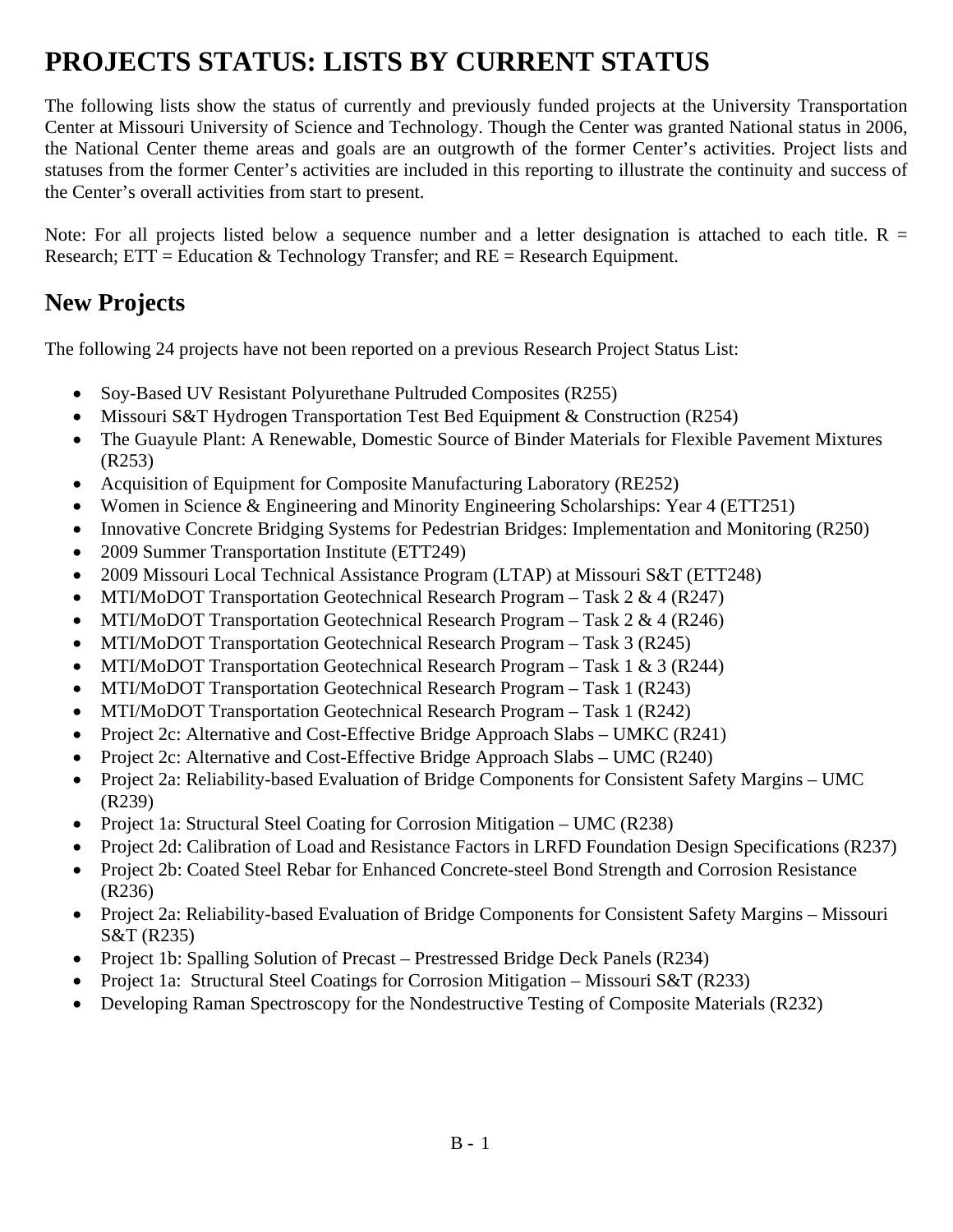### **Ongoing Projects**

The following 23 projects have been reported on a previous Research Project Status List and are still in progress:

- Graduate Research Training in Transportation Areas: Year 3 funds (R231)
- Coaxial Cable Sensors and Sensing Instrument for Crack Detection in Bridges (R230)
- Structural Assessment of Highway "N" Power Substation Under Earthquake Loads (R228)
- A Laboratory Investigation on Three-Sided Structures (R227)
- Adding Faculty in Transportation Areas: Year 2 & 3 (R225)
- Outreach for the Missouri University of Science and Technology National University Transportation Center (ETT224)
- Geophysical Investigation of Seepage Associated with the Lake Sherwood Earth Fill Dam (R223)
- Investigation of Subsidence Along a Segment of MO Route 65, Springfield, Missouri (R221)
- Quick Test for Percent of Deleterious Material (R218)
- Leaching Behavior of Coal Combustion Products and the Environmental Implication in Road Construction: Year 2 Funds (R214)
- Structural Assessment of Highway "N" Power Substation Under Earthquake Loads (R213)
- Mechanical Characterization of Enamel Coated Steel Bars (R208)
- Show Me the Road to Hydrogen (R204)
- Graduate Research Training in Transportation Areas: Year 2 (R203)
- Geophysical Characterization of Tunnel Construction Site, Louisville, Kentucky (R202)
- Development of Hand-held Thermographic Inspection Technologies (R198)
- Design of FRP Systems for Strengthening Concrete Girders in Shear: Phase II (R197)
- Long-Term Remote Sensing System for Bridge Piers (R195)
- Design, Construction, Laboratory and Field Testing of the Bridge on the Arnault Branch, Washington County, Missouri (R193)
- Design of FRP Systems for Strengthening Concrete Girders in Shear: Phase I (R186)
- Adding Faculty in Transportation Areas: Year 1 (Continued) (R180)
- Seismic Simulation and Design of Bridge Columns Under Combined Actions, and Implications or System Response (R159)
- Development and Field Testing of FRP Composite Bridge Decks Comprising of Guard Rail System for Bridge 1480230, Greene County, MO (R143)

## **Completed Projects**

The following 188 projects have been reported on a previous Research Project Status List and are now complete:

- 2008 Summer Transportation Institute (ETT229)
- American Concrete Institute 2008 Fall Conference: Sponsorship and Student Training (ETT226)
- Rolla West Task 2, I-44 Interchange Master Plan Sub Consultant Service for HNTB (R222)
- Missouri Local Technical Assistance Program (LTAP) at Missouri S&T: Year 2 (ETT220)
- Concrete Durability Factor Estimation (R219)
- Women in Science & Engineering and Minority Engineering Scholarships: Year 3 (ETT216)
- Outreach Activities in Support of the Missouri S&T National UTC (ETT215)
- 6<sup>th</sup> National Seismic Conference on Bridges and Highways, Charleston, South Carolina, July 27-30, 2008 (ETT212)
- Pultruded Composites Using Soy-Based Polyurethane (R211)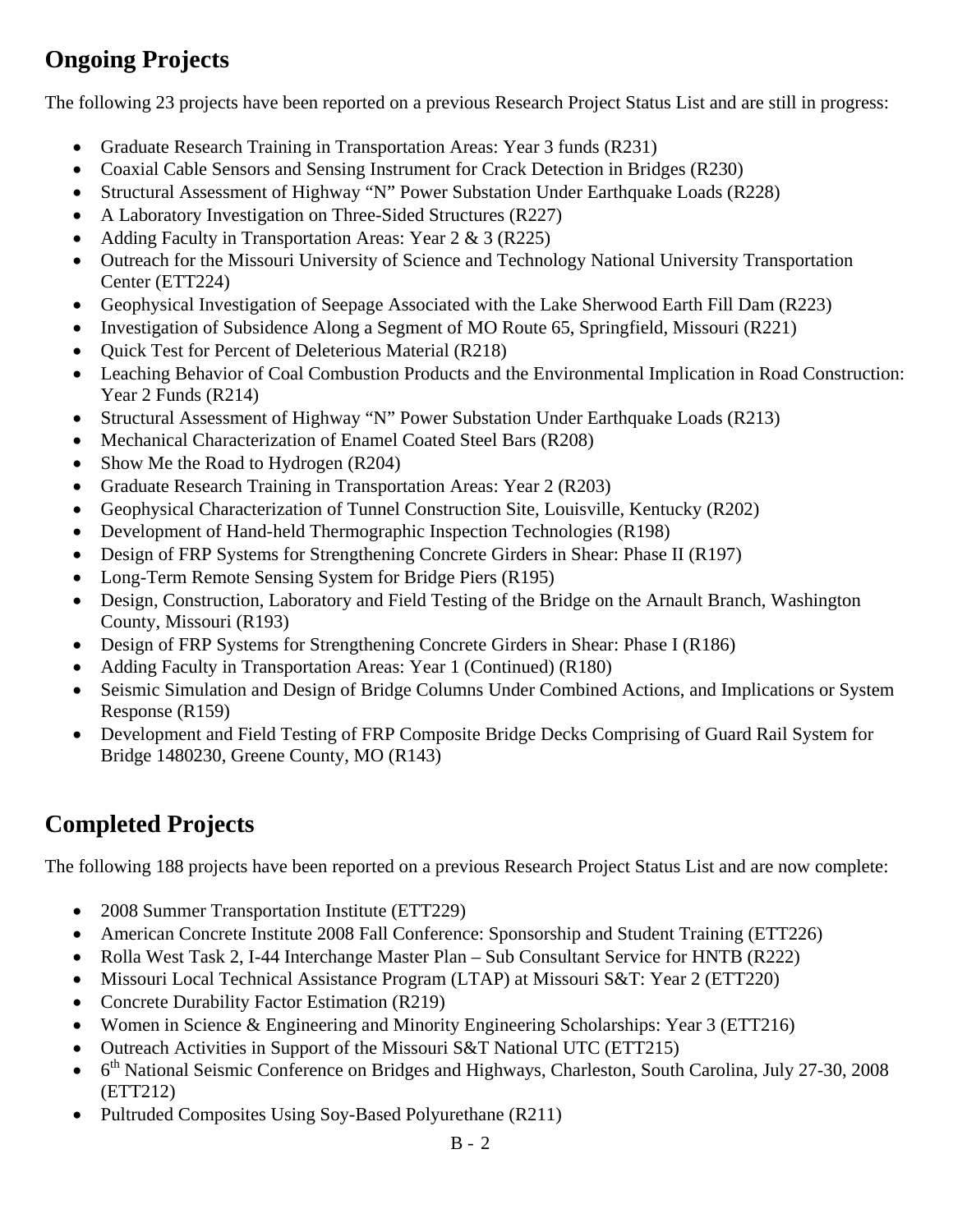- Freight Optimization & Development in Missouri Waterways and Ports Module (R210)
- Serviceability and Prestress Loss Behavior of SCC Prestressed Concrete Girders Subjected to Increased Compressive Stresses at Release (R209)
- Concrete Crack and Spalling Detection in a 6.1-meter Precast RC Piles with Novel Distributed Cable Sensors and ETDR Measurement (R207)
- Acquisition of a Leica ScanStation LiDAR Unit (RE206)
- Preparing for a Significant Central U.S. Earthquake: Science Needs of the Emergency Response Community (ETT205)
- Leaching Behavior of Coal Combustion Products and the Environmental Implication in Road Construction: Year 1 Funds (R201)
- Development of Teaching Material to Integrate GT-POWER into Combustion Courses for IC Engine Simulations (R200)
- Missouri Local Technical Assistance Program (LTAP) at Missouri S&T: Year 1 (ETT199)
- Women In Science & Engineering and Minority Engineering Scholarships: Year 2 (ETT196)
- Back Movement Monitor Field Testing (R183)
- Development and Testing of High Resolution Target Monitor (R174)
- Missouri Local Transportation Center 2006 (ETT173)
- Workshop on Seismic Retrofit Design of Continuous Span Steel-Girder Highway Bridges (ETT172)
- Mapei Scholar Program (ETT171)
- Transportation Fuel Research and Development (R170)
- Acquisition of a High-Quality Temperature Chamber (RE169)
- GeoMO 2006: Shear Strength and Slope Stability (ETT168)
- Cyclic Load Testing and Acoustic Emission Methods of In-Situ Load Testing: Comparison and Development of Evaluation Criteria (R167)
- Adding Faculty in Transportation Areas: Year 1 (R166)
- Graduate Research Training in Transportation Areas (R165)
- Assessment of the Bill Emerson Memorial Bridge Based on Seismic Instrumentation Data (R164)
- Structural Assessment of the I-70 Blanchette Bridge (R163)
- Scholarships for Women and Minority Students Studying Engineering and Science (ETT162)
- Geotechnical Site Characterization of Transportation Construction Sites and Structures (R161)
- Incorporation of Hands-On Experiments in an Introductory Analysis Course (ETT160)
- Dependable Wireless Sensor Networks for Intelligent Infrastructures (R158)
- Analyzing Microscopic Behavior of Traffic Flow (R157)
- Influence of Ore Physical Properties on the Transportable Moisture Limit for Barged Materials (R156)
- Field Testing of Soil-Foundation-Structure Interaction Under Explosive Load (R155)
- Stay-In-Place (SIP) formwork for Rapid Construction of Corrosion-free Concrete Bridge Decks (R154)
- National Society of Black Engineers National Conference; NSBE Pre-College Initiative; Society of Hispanic Professional Engineers National Conference; MEP/SHPE High School Recruitment (ETT153)
- Minority Engineering and Science Program: Minority Intro to Technology and Engineering, Mathematics Engineering Science Achievement (ETT152)
- Women in Science and Engineering: Girls Lock-In Conference, Summer Solutions, Girls Camp, SWE National Conference Expanding Your Horizons (ETT151)
- $\bullet$  6<sup>th</sup> International Conference on Case Histories in Geotechnical Engineering (ETT150)
- Travel Support to Establish the Center for Transportation Security (CTS) (R149)
- Manufacturing and Performance Evaluation of Soy Protein Based Plastics and Composites: Phase II (R148)
- Summer Transportation Institute 2005 (ETT147)
- Geophysical Detection of Voids within the Levee, Duck Creek Conservation Area, Missouri (R146)
- Geophysics 2006: Conference on Applied Geophysics (ETT145)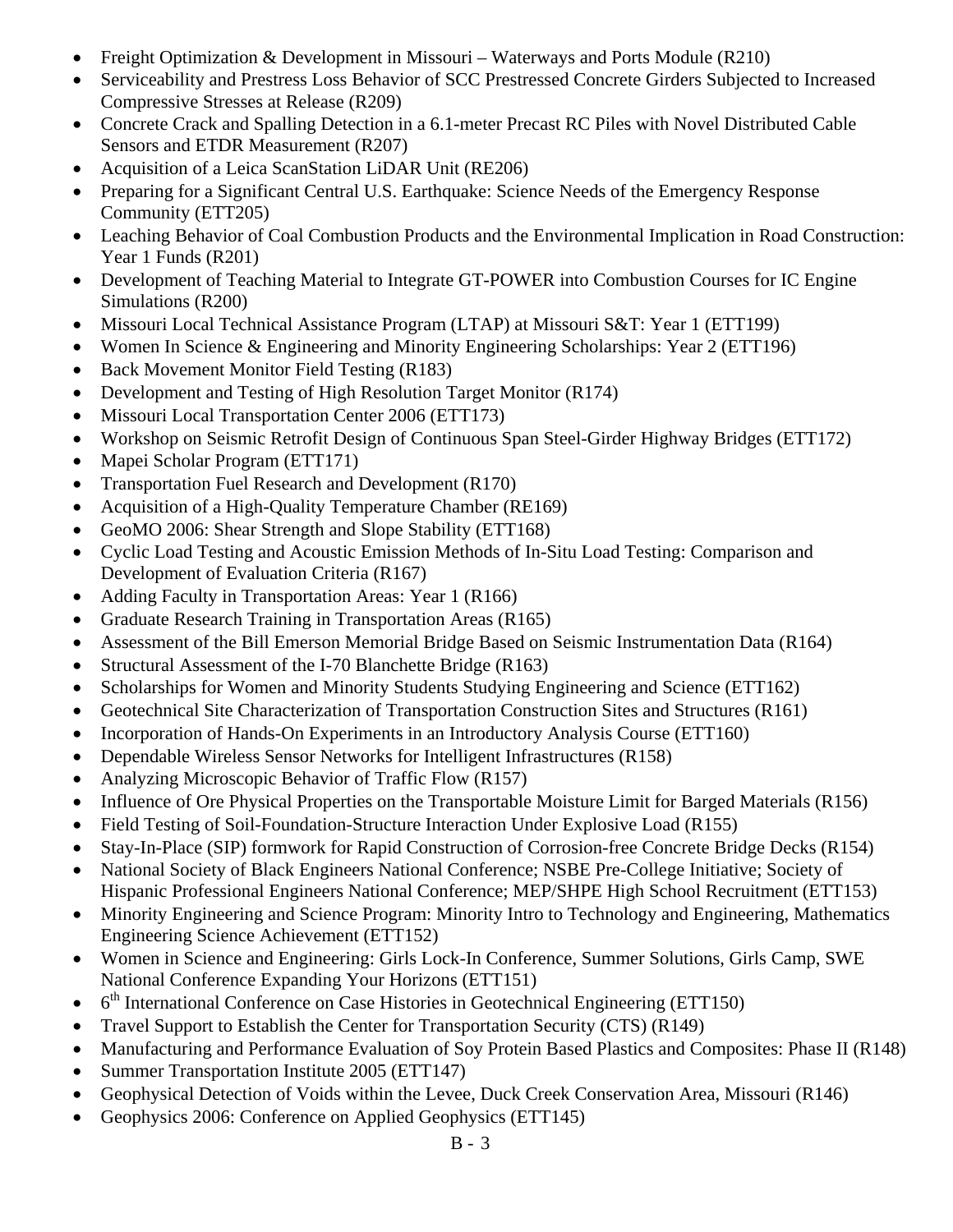- The Effect of Fatigue and Creep on Shear-Critical RC Beams Reinforced with CFRP Laminate Stirrups (R144)
- Experimental Evaluation of FRP Strengthening of Real Size Reinforced Concrete Columns (R142)
- Remote Health Monitoring of Hillsborough County Bridges (R141)
- Minority Intro To Engineering (MITE), Mathematics Engineering Science Achievement (MESA) (ETT140)
- Girls Lock-In Conference; Summer Solutions 2005; SWE National & Regional Conferences (ETT139)
- National Society of Black Engineers National Conference; National Society of Black Engineers Pre-College Initiative; MEP/SHPE Kansas City High School Recruitment Program; MEP Seven Week Summer Enrichment Program for Pre-College Freshmen (ETT138)
- GeoMO 2005 Design of Retaining Walls (ETT137)
- Quality Geotechnical Testing Workshop and Short Course (ETT136)
- Strengthening of Rural Bridges Using Rapid-Installation FRP Technology (R135)
- Manufacturing and Performance Evaluation of Soy Protein Based Plastics and Composites: Phase I (R134)
- Assessment of Bridge Technologies through Field Testing (R133)
- Missouri Local Transportation Resource Center 2005 (ETT132)
- Geotechnical and Bridge Design Workshop: New Madrid Seismic Zone Experience (ETT131)
- Validation and Calibration of Testing Equipment for In-Situ Load Tests (R130)
- Low Energy Alkali Resistant Iron Phosphate Glass Fibers (R129)
- Monitoring of Bridge Structures Equipment (RE128)
- Enhancing Student Awareness and Faculty Capabilities in Transportation (ETT127)
- Evaluation and Utilization of the WP4: Phase II (R126)
- University Student Design Competition Center (USDCC) (ETT125)
- In Situ Load Testing of Bridge A6358 and Bridge A6101 (R124)
- Evaluation of Anchors for CFRP Tendons (R123)
- Design, Fabrication, and Testing of Low-Profile Composite Bypass Road Panel: Phase I (R122)
- GeoMO 2004: Geotechnical Uncertainty and Reliability (ETT121)
- SASW/Study of Greater St. Louis and Surrounding Region (R120)
- GPR investigation of bridge deck, Willow Springs, MO (R118)
- Determination of MASW Shear-Wave Velocities at Various Sites in SE Missouri (R117)
- Acquisition of a Engineering Seismograph (RE116)
- Acquisition of an Impact Testing Machine (RE115)
- Comprehensive Shear-Wave Velocity Study in the Popular Bluff Area, Southeast Missouri (R114)
- GPR and Resistivity to Determine Depth to Bedrock at the Roaring River Hatchery (R113)
- Strut Failures of Paseo Suspension Bridge in Kansas City, Missouri (R112)
- Finite Element Modeling of Reinforced Concrete Bridge Decks with ABAOUS (R111)
- Summer Transportation Institute 2004 (ETT110)
- League of United Latin American Citizens (LULAC) Kansas City H.S. Hispanic Recruitment and Society of Hispanic Professional Engineers (SHPE) National Technical Career Conference (ETT109)
- Experimental Study on Seismic Retrofit Techniques Phase: II (R108)
- GeoMO-1: 2003 Deep Foundations for Transportation Structures (ETT107)
- Girls Lock-In Conference, Summer Solutions 2004 (ETT106)
- Minority Intro To Engineering (MITE), National Society of Black Engineers National Conference (ETT105)
- GPR Study of Imbedded Dowl Bars, Van Buren, Missouri (R104)
- Southview Bridge Rehabilitation in Rolla (R103)
- Geophysics 2003: Conference on Applied Geophysics (ETT102)
- Soy-Based Composite Sandwich Structure: Phase II (R101)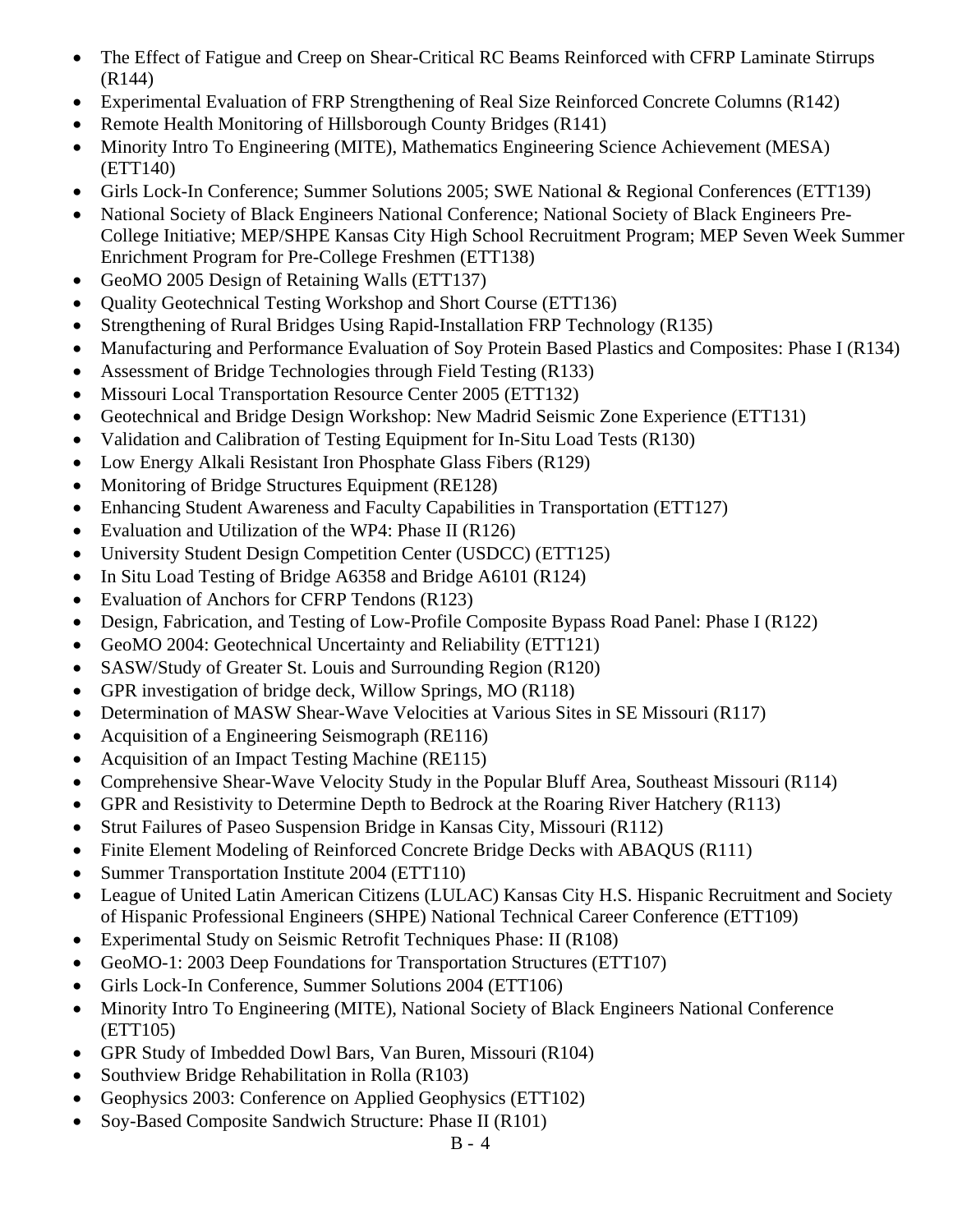- Determination of Shear Wave Velocity along a Segment of Interstate I-70, St. Louis (R100)
- Missouri Local Resource Center 2004 (ETT99)
- Preservation of Missouri Transportation Infrastructure: Flexural upgrade of deficient bridges with composites (R93, R95, R96, R97, R98, R119)
- Development and Validation of Steel-Reinforced Polymer (SRP) for Strengthening of Transportation Infrastructures (R94)
- A Study of the Effects of Injected Chemical Soil Stabilizers on Expansive Clays and Claystones (R92)
- Evaluation & Utilization of the WP4 Depowing Potentiometer: Phase I (R91)
- Post-earthquake Damage Evaluation of Bridge Structures (R90)
- Experimental Study on Seismic Retrofit Techniques for Cap Beams, Columns and their Connections of Highway Bridges (R89)
- 2003 USDOT Summer Transportation Institute (ETT88)
- Experimental Investigation of Bond-Slip Relationship Between Fiber Reinforced Polymers (FRP) Bars and Concrete (R87)
- Study on Seismic Retrofit Techniques for Cap Beams, Columns and their Connections of Highway Bridges: Phase 1 (R86)
- Creep, Shrinkage and CTE Evaluation: Normal Strength Concrete Bridge Deck Companion Testing for an Adjacent HPC Bridge (R85)
- Expanding Your Horizons in Math, Science, and Technology; Girls Lock-In Conference; Summer Solutions 2003 (ETT84)
- Minority Introduction To Engineering and National Society of Black Engineers National Conference (ETT83)
- FRP Alignment Measurement Using Digital Image Analysis (R82)
- Nondestructive Ultrasonic Detection of FRP De-lamination (R81)
- Evaluation of Bridge Approach Slabs Performance and Design (R80)
- Optimization of HPC for Missouri Bridge Structures (R79)
- Soy-Based Composite Sandwich Structures: Phase I (R78)
- Micro-Macro Modeling of the External Strengthening of Concrete with Fiber Reinforced Polymer: Phase II (R77A)
- Study to Determine the Effects of Organics on the Results of Quicklime Slurry Treatment of Clay Soils (R76)
- GPR Investigation of Concrete Integrity, Sheppard of the Hills Hatchery, Branson, MO (R75)
- Design and Installation of Torque Anchors for Tiebacks and Foundations (R74)
- The Effects of a Curved Sofit on FRP-Strengthening of Concrete Bridges (R73)
- Determination of Shear-Wave Velocity Profiles from Surface Seismic Waves (R72)
- Dynamic Testing Equipment (RE71)
- Missouri's Local Technical Assistance Program Center (LTAP) (ETT70)
- Fifth International Conference on Case Histories in Geotechnical Engineering (ETT69)
- Structures Laboratory Equipment Enhancement Hydraulic Distribution System (RE68)
- Sappington Bridge Demolition, Crawford County, MO (R67)
- Strengthening of Martin Springs Outer Road Bridge, Phelps County, MO (R66)
- Assessment and Rehabilitation of West  $7<sup>th</sup>$  Street Bridge, City of Fulton, MO (R65)
- Rapid Strengthening of Reinforced Concrete Bridges (R64)
- Joint KDOT-MODOT: Evaluation of FRP Repair Method for Cracked PC Bridge Members (R63)
- 82<sup>nd</sup> Transportation Research Board Student Technology Transfer (ETT62)
- 2002 Summer Transportation Institute (ETT61)
- Highway/Rail Crossing Project Selection (R60)
- Micro-Macro Modeling of the External Strengthening of Concrete with FRP (R59)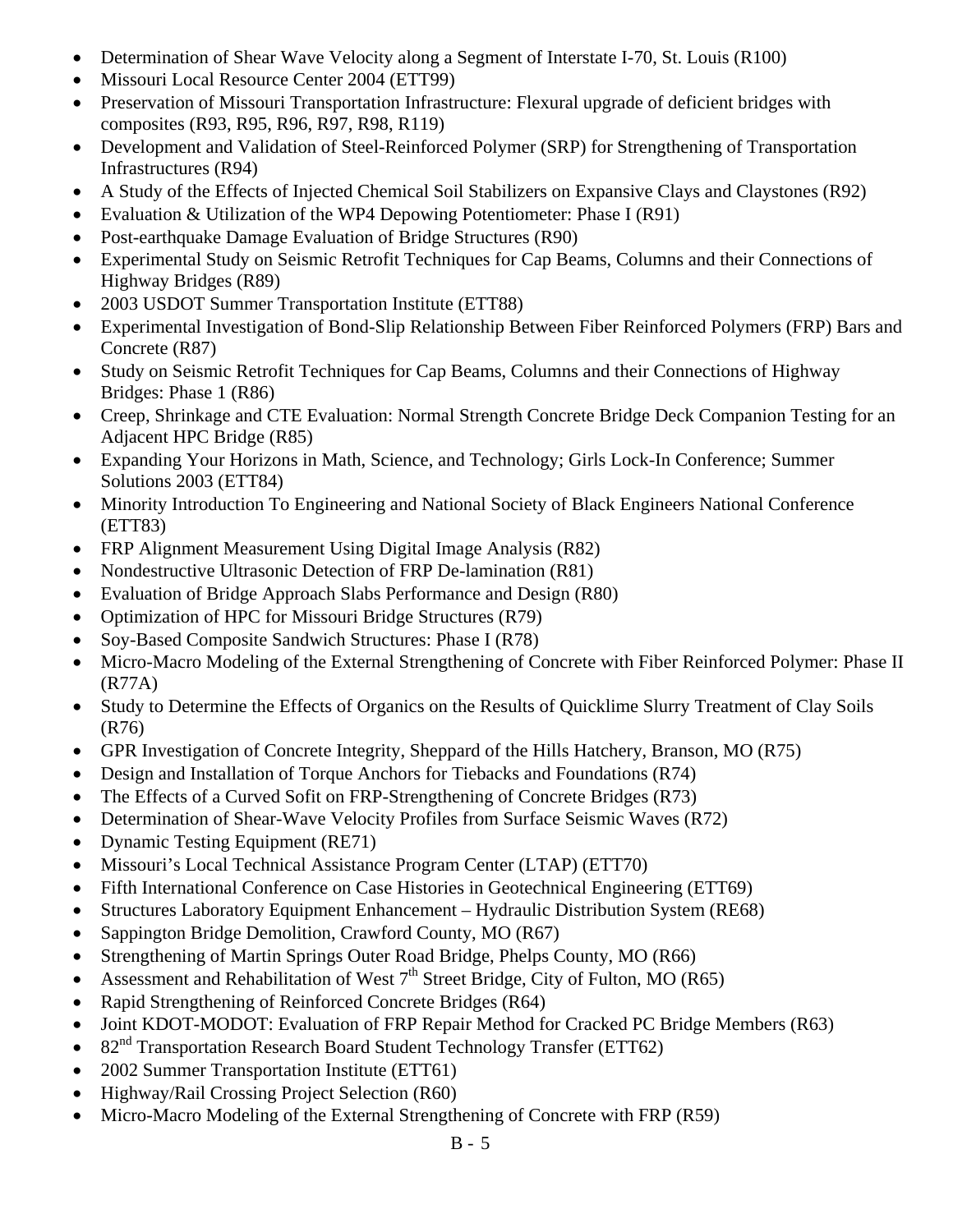- Implementation Issues of Metallic Dampers for Seismic Retrofit of Highway Bridges (R57)
- 2001 Summer Transportation Institute (ETT56)
- Acquisition of an Integrated Testing System for Civil Infrastructure Engineering Research and Education (R55)
- Acquisition of an Integrated Testing System for Civil Infrastructure Engineering Research and Education (RE55A)
- Ground Penetrating Radar Evaluation of Contaminated Concrete Pavement (R54)
- Steel-Free Hybrid Reinforcement System for Concrete Bridge Decks (R52)
- Ground-Penetrating Radar/Seismic Study-Branson/Springfield, MO (R50)
- Characterization of a New FRP Bar for Reinforcement of Concrete (R49)
- Doctoral Training in Civil Infrastructure Engineering (ETT48)
- Determination and Prioritization of MODOT Geotechnical Related Problems with Emphasis on Effectiveness of Designs for Bridge Approach Slabs and Pavement Edge Drains Phase II (R47)
- Course Development for the Transportation Graduate Program at UMR (ETT46)
- Development of a Pull Tester (R45)
- Automated Mobil Highway Sign Retro Reflectivity Measurement (R44)
- National Society of Black Engineers National Conference (ETT43)
- Laboratory and Field Testing of FRP Reinforced Concrete Bridge (R42)
- Micro-Macro Modeling of the External Strengthening of Concrete with FRP (R41)
- USAES-UMR Cooperative Degree Program (ETT40)
- High Performance Concrete for Bridge A6130 Route 412 Pemiscot County, MO (R39)
- Acquisition of Asphalt Pavement Analyzer (R38)
- Evaluating FRP Repair Method for Cracked PC Bridge Members Subjected to Repeated Loadings (R37)
- Evaluating FRP Repair Method for Cracked PC Bridge Members Subjected to Repeated Loading (R37A)
- Effect of Contaminants on Bond Characteristics of Deformed Reinforcing Bars (R36)
- Summer Transportation Institute 2000 (ETT35)
- Non-Destructive Imaging of Shallow Sandstone in Support of Hydraulic Study of Litho Logic Unit (R34)
- Non-Invasive Geophysical Investigation of Landfill Site: Grandview Triangle Area (R33)
- Assessment/Mitigation of EQ Hazards Along Designated Priority Emergency Vehicle Access Routes, SE MO (R32)
- CE 401 Health Monitoring & Retrofit of Geotechnical Systems (ETT29)
- Composite Structures Using Asphalt Based Roofing Scrap Materials (R28)
- Laboratory and Field Testing on FRP Composite Decks for the City of St. James, Phelps County, MO (R27)
- Strengthening of an Impacted PC Girder on Bridge A10062, St. Louis County, MO (R26)
- Structural Integrity Evaluation of RC Columns with FRP Wraps (R25)
- Model of Demonstration Bridge for Classroom and Laboratory Teaching (ETT24)
- Determination and Prioritization of MODOT Geotechnical Related Problems w/Emphasis on Effectiveness of Designs for Bridge Approach Slabs and Pavement Edge Drains (R23)
- Investigation of Agents of Practical Use to Stabilize Slopes & Erosion Along the I-55 Corridor South of Sikeston: Phase I (R22)
- Signal Mast Arm Failure Investigation (R21)
- Development of a Prototype Imaging Concrete Roughness Measurement Device (R20)
- Constructability and Performance of CFRP Prestressed Concrete Members (R19)
- Strengthening of Bridge G270, Route 32, Iron County, MO (R18)
- 1999 Summer Transportation Institute (ETT17)
- Web-Based Technology Transfer (ETT16)
- Low Cost Renewable Resin for Pultruded Projects (R15)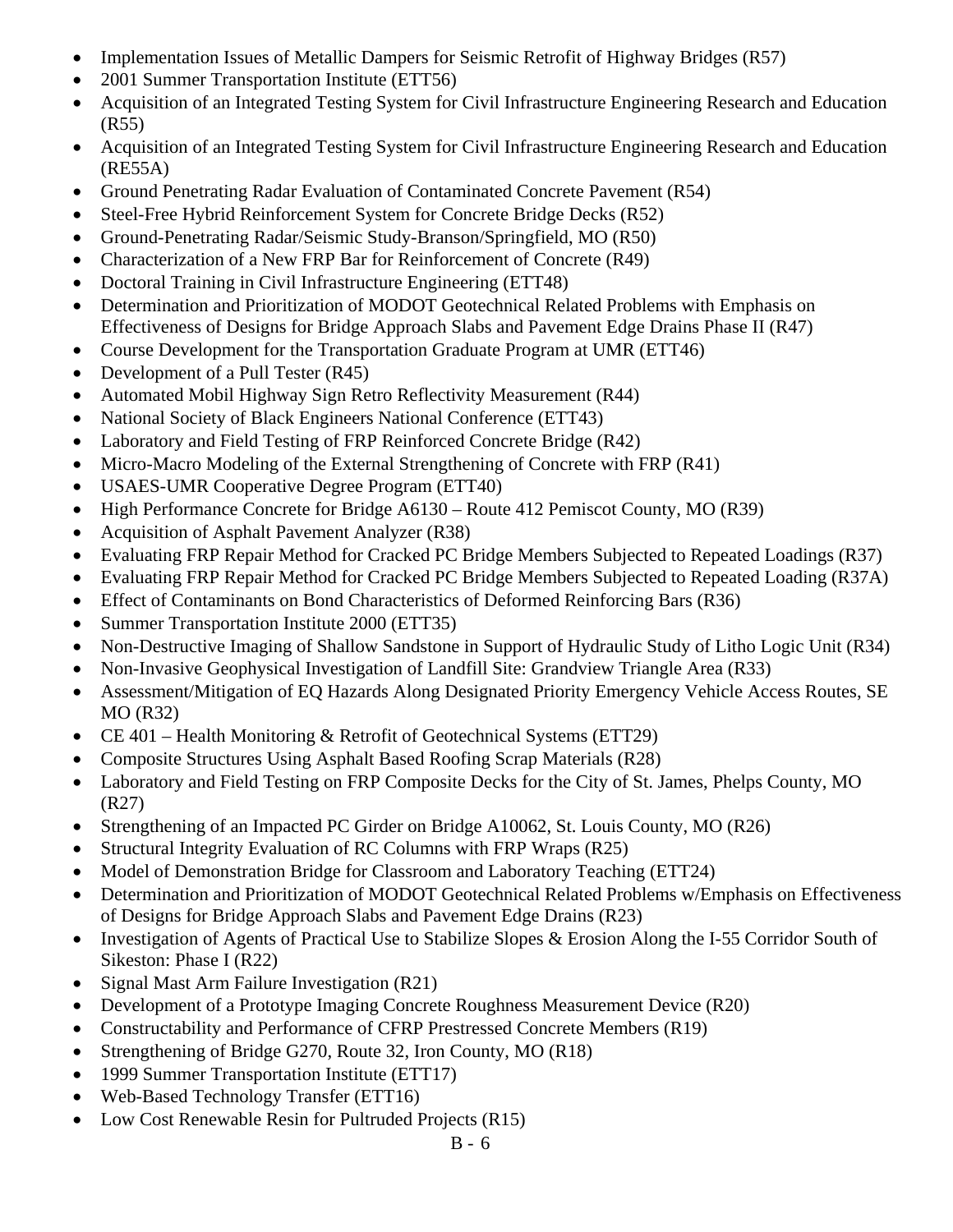- Replacement Pedestrian Bridge at UMR (R14)
- The Influence of Surface Area to Volume Ratio on the Quality Control of High Performance Concrete (R13)
- PCI Girder Cracking Phase II: Causes and Design Detail (R12)
- Destructive and Non-Destructive Test of Bridge J857, Highway 72, Phelps County, MO (R11)
- Comparison of High Performance Steel and Conventional Steel Girder Bridges (R10)
- Cracking in Prestressed I-Girder Bridges (R9)
- UTC-Advanced Materials and Non-Destructive Test Technologies/Educator (ETT8)
- UTC Center Evaluation Self Assessment Process (R7)
- Feasibility Study: Concrete Roughness Measuring Device (R6)
- Minority Introduction to Engineering (ETT5)
- Metallic Dampers for Seismic Design and Retrofit of Bridges (R4)
- Experimental Testing and Modeling of an FRP Box Culvert Bridge (R3)
- Application of Ground Penetrating Radar to Highway Related Problems (R2)
- Route Characterization & Geophysical Survey Feasibility Study of Previously Mined Ground Along Alternate "E" Proposal Highway 71 Bypass, Joplin, MO (R1)

### **Discontinued Projects**

The following project has been reported on a previous Research Project Status List and, because of a situation with match funding, has since been retired:

• GeoMO 2008 – Geotechnical Earthquake Engineering – Site Response (ETT217)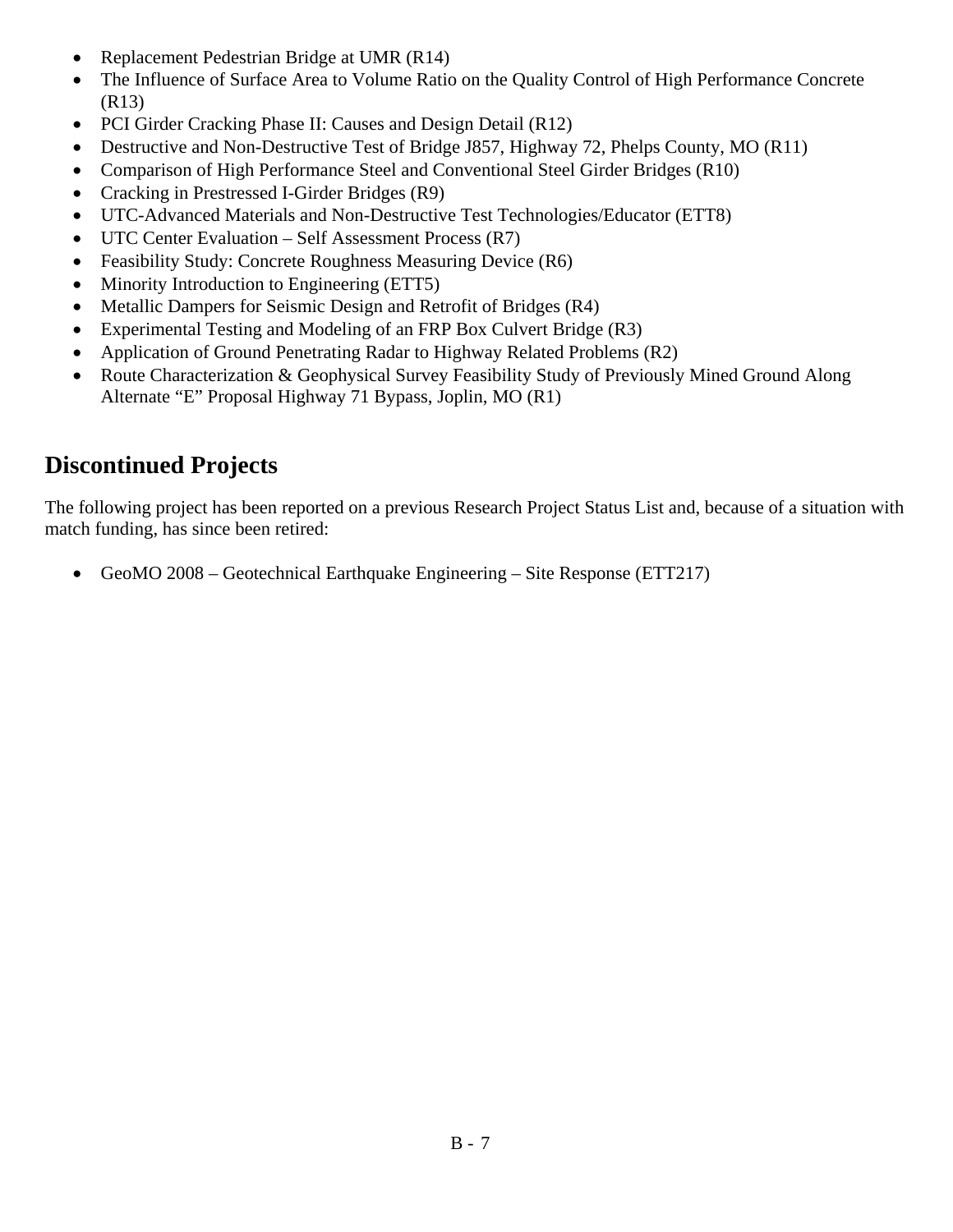# **PROJECTS STATUS: TABLES BY FISCAL YEAR**

The following tables display the status of currently and previously funded projects at the University Transportation Center at Missouri University of Science and Technology organized by grant year. This representation of project status has been included to illustrate the group of projects selected for funding within a specific fiscal year.

### **National University Transportation Center (NUTC): Year I through III**

| Seq.             | <b>Title</b>                                                                     | <b>P.I.</b>    | <b>Status</b> |
|------------------|----------------------------------------------------------------------------------|----------------|---------------|
| $No.*$           |                                                                                  |                |               |
| R <sub>242</sub> | MTI/MoDOT Transportation Geotechnical Research Program - Task 1                  | Likos          | N             |
| R <sub>243</sub> | MTI/MoDOT Transportation Geotechnical Research Program - Task 1                  | Ge             | N             |
| R <sub>244</sub> | MTI/MoDOT Transportation Geotechnical Research Program - Task $1 \& 3$           | Maerz          | N             |
| R <sub>245</sub> | MTI/MoDOT Transportation Geotechnical Research Program – Task 3                  | <b>Bowders</b> |               |
| R <sub>246</sub> | MTI/MoDOT Transportation Geotechnical Research Program - Task 2 & 4              | Luna           |               |
| R <sub>247</sub> | MTI/MoDOT Transportation Geotechnical Research Program - Task 2 & 4              | Loehr          |               |
| R <sub>250</sub> | Innovative Concrete Bridging Systems for Pedestrian Bridges: Implementation and  | <b>Myers</b>   | N             |
|                  | <b>Monitoring</b>                                                                |                |               |
| <b>ETT251</b>    | Women in Science & Engineering and Minority Engineering Scholarships: Year 4     | Elmore         | N             |
| <b>RE252</b>     | Acquisition of Equipment for Composite Manufacturing Laboratory                  | KC.            |               |
| R <sub>253</sub> | The Guayule Plant: A Renewable, Domestic Source of Binder Materials for Flexible | Richardson     |               |
|                  | <b>Payement Mixtures</b>                                                         |                |               |
| R <sub>254</sub> | Missouri S&T Hydrogen Transportation Test Bed Equipment & Construction           | Sheffield      | $\mathbf{P}$  |

#### *Year III: July 1, 2008 – June 30, 2009*

**Table Legend: N** = New; **P** = Pending; **R** <sup>=</sup>**R**esearch; **RE** = **R**esearch **E**quipment; **ETT** <sup>=</sup>**E**ducation/**T**echnology **T**ransfer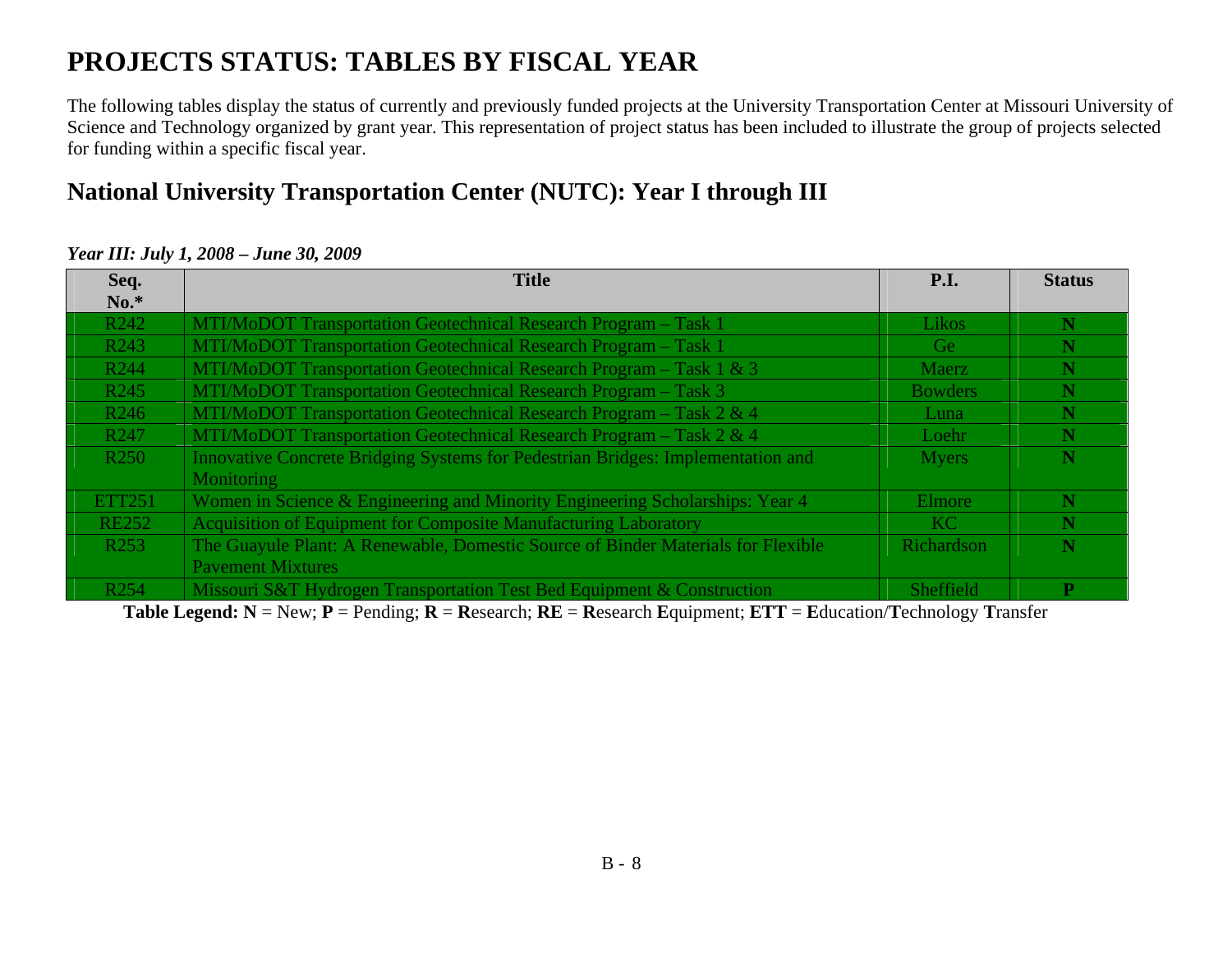#### *Year II: July 1, 2007 – June 30, 2008*

| Seq.<br>$No.*$    | <b>Title</b>                                                                                                | <b>P.I.</b>    | <b>Status</b>           |
|-------------------|-------------------------------------------------------------------------------------------------------------|----------------|-------------------------|
| ETT216            | Women in Science & Engineering and Minority Engineering Scholarships: Year 3                                | Elmore         | C/R                     |
| R <sub>2</sub> 19 | <b>Concrete Durability Factor Estimation</b>                                                                | Richardson     | C/R                     |
| <b>ETT220</b>     | Missouri Local Technical Assistance Program (LTAP) at Missouri S&T                                          | Rolufs         | C/R                     |
| R221              | Investigation of Subsidence Along a Segment of MO Rte 65, Springfield, Missouri                             | Anderson       | <b>OG</b>               |
| R222              | Rolla West Task 2, I-44 Interchange Master Plan – Sub consultant services to HNTB                           | Rolufs         | C/R                     |
| R223              | Geophysical Investigation of Seepage Associated with the Lake Sherwood Earth Fill Dam                       | Anderson       | <b>OG</b>               |
| <b>ETT224</b>     | Outreach for the Missouri University of Science and Technology NUTC                                         | Rolufs         | <b>OG</b>               |
| R <sub>225</sub>  | Adding Faculty in Transportation Areas: Year 2 & 3                                                          | Collier        | <b>OG</b>               |
| <b>ETT226</b>     | American Concrete Institute 2008 Fall Conference: Sponsorship and Student Training                          | <b>Myers</b>   | C/R                     |
| R227              | A Laboratory Investigation on Three-Sided Structures                                                        | <b>Belarbi</b> | C/R                     |
| R <sub>228</sub>  | Structural Assessment of Highway "N" Power Substation Under Earthquake Loads                                | Chen           | <b>OG</b>               |
| <b>ETT229</b>     | <b>2008 Summer Transportation Institute</b>                                                                 | Pickerill      | C/R                     |
| R <sub>230</sub>  | Coaxial Cable Sensors and Sensing Instrument for Crack Detection in Bridge                                  | Chen           | <b>OG</b>               |
| R231              | Graduate Research Training in Transportation Areas: Year 3 funds                                            | <b>Myers</b>   | <b>OG</b>               |
| R232              | Developing Raman Spectroscopy for the Nondestructive Testing of Composite Materials                         | Washer         | $\mathbf{N}^*$          |
| R233              | Project 1a: Structural Steel Coatings for Corrosion Mitigation – Missouri S&T                               | <b>Myers</b>   | ${\bf N}$               |
| R234              | Project 1b: Spalling Solution of Precast-Prestressed Bridge Deck Panels                                     | <b>Belarbi</b> | ${\bf N}$               |
| R <sub>235</sub>  | Project 2a: Reliability-Based Evaluation of Bridge Components for Consistent Safety<br>Margins Missouri S&T | Kwon           | $\overline{\mathbf{N}}$ |
| R236              | Project 2b: Coated Steel Rebar for Enhanced Concrete-Steel Bond Strength and Corrosion<br>Resistance        | Chen           | N                       |
| R237              | Project 2d: Calibration of Load and Resistance Factors in LRFD Foundation Design<br>Specifications          | Chen           | $\mathbf N$             |
| <b>R238</b>       | Project 1a: Structural Steel Coating for Corrosion Mitigation - UMC                                         | Washer         | N                       |
| R239              | Project 2a: Reliability-Based Evaluation of Bridge Components for Consistent Safety<br>Margins - UMC        | Orton          | N                       |
| R <sub>240</sub>  | Project 2c: Alternative and Cost-Effective Bridge Approach Slabs – UMC                                      | Gopalaratnam   | N                       |
| R241              | Project 2c: Alternative and Cost-Effective Bridge Approach Slabs - UMKC                                     | Thiagarajan    | N                       |
| <b>ETT248</b>     | 2009 Missouri Local Technical Assistance Program (LTAP) at Missouri S&T                                     | Pickerill      | ${\bf N}$               |
| <b>ETT249</b>     | 2009 Summer Transportation Institute                                                                        | Pickerill      | ${\bf N}$               |
| R <sub>255</sub>  | Soy-Based UV Resistant Polyurethane Pultruded Composites                                                    | <b>KC</b>      | $\overline{\mathbf{N}}$ |

**Table Legend: N** = New; **N\*** = New & completed; **OG** = Ongoing; **C/R** = Complete; **R** <sup>=</sup>**R**esearch; **ETT** <sup>=</sup>**E**ducation/**T**echnology **T**ransfer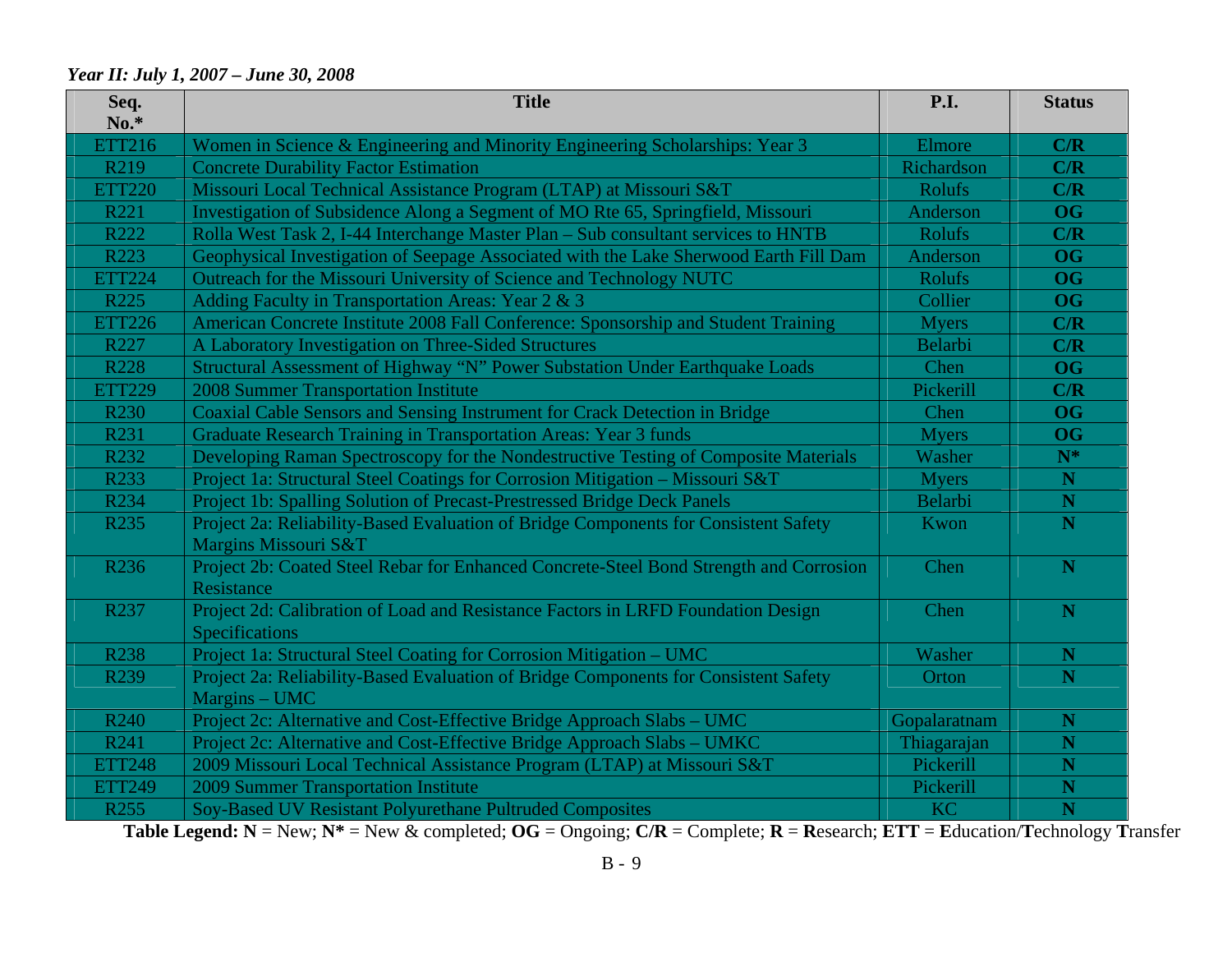#### *Year I: July 1, 2006 – June 30, 2007*

| Seq.<br>$No.*$   | <b>Title</b>                                                                                                                                    | <b>P.I.</b>   | <b>Status</b> |
|------------------|-------------------------------------------------------------------------------------------------------------------------------------------------|---------------|---------------|
| R <sub>195</sub> | Long-Term Remote Sensing System for Bridge Piers & Abutments                                                                                    | Washer        | <b>OG</b>     |
| <b>ETT196</b>    | Women in Science & Engineering and Minority Engineering Scholarships: Year 2                                                                    | Elmore        | C/R           |
| R <sub>197</sub> | Design of FRP Systems for Strengthening Concrete Girders in Shear: Phase II                                                                     | Belarbi       | <b>OG</b>     |
| R <sub>198</sub> | Development of Hand-held Thermographic Inspection Technologies                                                                                  | Washer        | <b>OG</b>     |
| <b>ETT199</b>    | Missouri Local Technical Assistance Program (LTAP) at Missouri S&T                                                                              | <b>Rolufs</b> | C/R           |
| <b>R200</b>      | Development of Teaching Material to Integrate GT-POWER into Combustion Courses for IC<br><b>Engine Simulations</b>                              | Koylu         | C/R           |
| R <sub>201</sub> | Leaching Behavior of Coal Combustion Products and the Environmental Implication in Road<br><b>Construction: Phase 2</b>                         | Wang          | C/R           |
| R <sub>202</sub> | Louisville Southern Indiana Ohio River Bridge Project, Kentucky East End Approach Tunnel                                                        | Anderson      | <b>OG</b>     |
| R <sub>203</sub> | Graduate Research Training in Transportation Areas: Year 2 funds                                                                                | <b>Myers</b>  | <b>OG</b>     |
| R <sub>204</sub> | Show Me the Road to Hydrogen                                                                                                                    | Sheffield     | <b>OG</b>     |
| <b>ETT205</b>    | Workshop Entitled "Preparing for a Significant Central U.S. Earthquake: Science Needs of<br>the Emergency Response Community"                   | Anderson      | C/R           |
| <b>RE206</b>     | Acquisition of a Leica ScanStation LiDAR Unit                                                                                                   | <b>Maerz</b>  | C/R           |
| R <sub>207</sub> | Concrete Crack and Spalling Detection in a 6.1-meter Precast Measurements                                                                       | Chen          | C/R           |
| <b>R208</b>      | <b>Mechanical Characterization of Enamel Coated Steel Bars</b>                                                                                  | Chen          | <b>OG</b>     |
| R <sub>209</sub> | Serviceability and Prestress Loss Behavior of SCC Presetressed Concrete Girders Subjects to<br><b>Increased Compressive Stresses at Release</b> | <b>Myers</b>  | C/R           |
| R <sub>210</sub> | Freight Optimization & Development in Missouri - Waterways and Ports Module                                                                     | Grasman       | C/R           |
| R211             | Protruded Composites Using Soy-Based Polyurethane Resin                                                                                         | <b>KC</b>     | C/R           |
| <b>ETT212</b>    | 6 <sup>th</sup> National Seismic Conference on Bridges and Highways, Charleston, SC July 27-30, 2008                                            | Chen          | C/R           |
| R213             | Structural Assessment of Highway "N" Power Substation Under Earthquake Loads                                                                    | Chen          | <b>OG</b>     |
| R214             | Leaching Behavior of Coal Combustion Products and the Environmental Implication in Road                                                         | Want          | <b>OG</b>     |
|                  | <b>Construction: Phase 3</b>                                                                                                                    |               |               |
| <b>ETT215</b>    | Outreach Activities in Support of the Missouri S&T National UTC                                                                                 | <b>Rolufs</b> | C/R           |
| <b>ETT217</b>    | GeoMO 2008 - Geotechnical Earthquake Engineering - Site Response                                                                                | Luna          | D             |
| R218             | <b>Quick Test for Percent of Deleterious Material</b>                                                                                           | Richardson    | <b>OG</b>     |

**Table Legend: OG** = Ongoing; **C/R** = Complete; **D** = Discontinued; **R** <sup>=</sup>**R**esearch; **RE** = **R**esearch **E**quipment; **ETT** <sup>=</sup> **E**ducation/**T**echnology **T**ransfer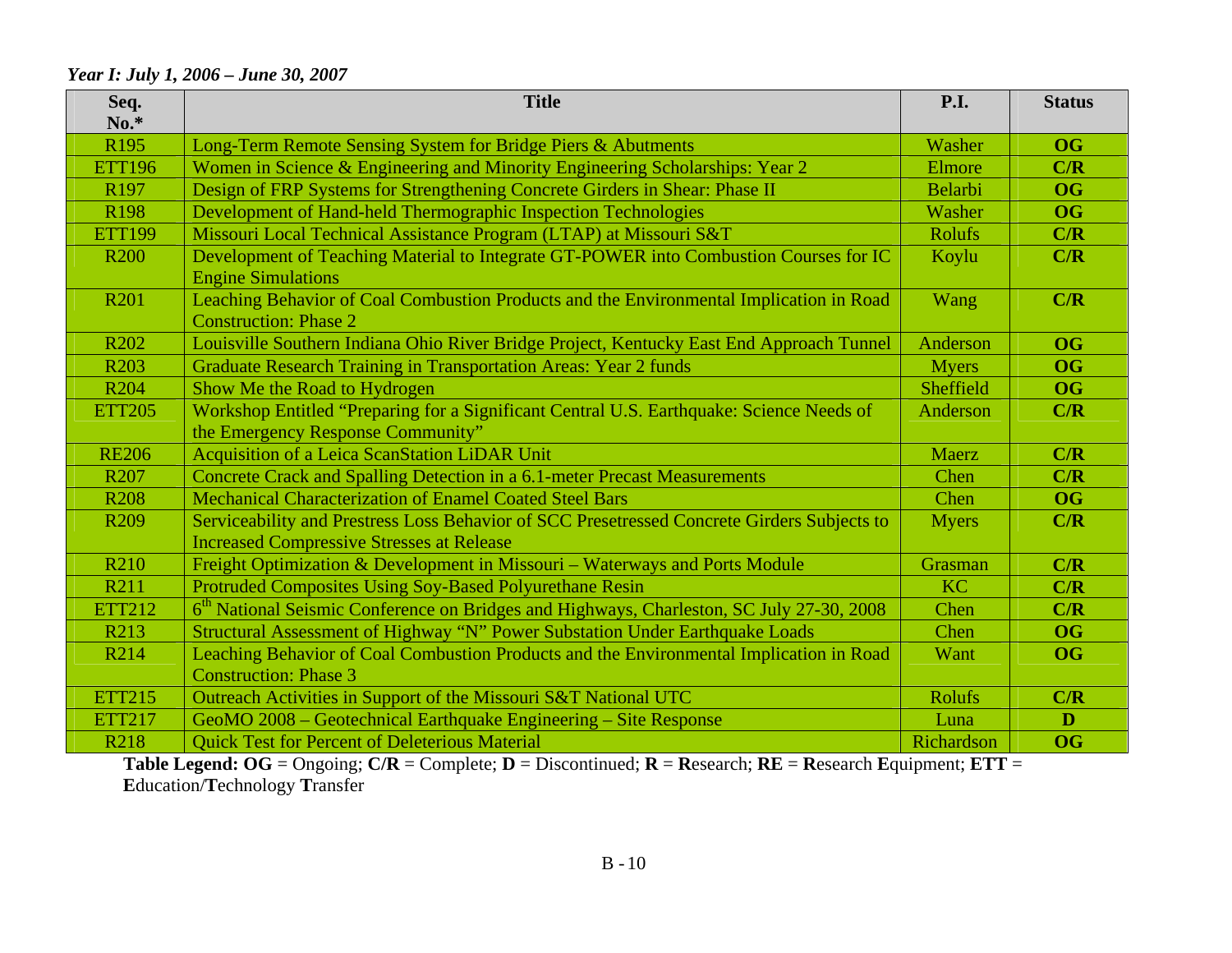# **University Transportation Center (UTC): Year I through Year IX**

#### *Year IX: July 1, 2006 – June 30, 2007*

| Seq.<br>No.      | <b>Title</b>                                                                                       | <b>P.I.</b>       | <b>Status</b> |
|------------------|----------------------------------------------------------------------------------------------------|-------------------|---------------|
| R <sub>194</sub> | <b>Investigation of Karst Features within MoDOTROW</b>                                             | Anderson          | C/R           |
|                  | Design, Construction, Laboratory and Field Testing of the Bridge on the Arnault Branch, Washington |                   | <b>OG</b>     |
| R <sub>193</sub> | <b>County, Missouri</b>                                                                            | <b>Chen</b>       |               |
| <b>ETT192</b>    | <b>Quality Geotechnical Testing Workshop and Short Course</b>                                      | <b>Stephenson</b> | C/R           |
| R <sub>191</sub> | <b>Best Practices for Implementing a Biodiesel Program</b>                                         | Grasman           | C/R           |
| <b>ETT190</b>    | GeoMo 2007 - Soil Stabilization - Foundations and Pavements                                        | Luna              | C/R           |
| <b>R189</b>      | <b>Investigation of Karst Features within Pipeline/Roadway</b>                                     | Anderson          | C/R           |
| <b>R188</b>      | Detection of Subsurface Zone of Seepage Beneath Earth Fill Dam: Phase II                           | Anderson          | C/R           |
| R <sub>187</sub> | Geophysical Characterization of Soil and Bedrock, Monroe City Bridge                               | <b>Anderson</b>   | C/R           |
| <b>R186</b>      | Design of FRP Systems for Strengthening Concrete Girders in Shear: Phase I                         | Belarbi           | <b>OG</b>     |
| <b>ETT185</b>    | 5th National Seismic Conference on Bridges & Highways                                              | <b>Chen</b>       | C/R           |
|                  | Optimization of Electromagnetic Acoustic Transducers (EMATs) for Condition Assessment of Civil     |                   | C/R           |
| R <sub>184</sub> | Infrastructure                                                                                     | Washer            |               |
| R <sub>183</sub> | <b>Back Movement Monitor Field Testing</b>                                                         | Apel              | C/R           |
| R <sub>182</sub> | Detection of Subsurface Zone of Seepage Beneath Earth Fill Dam and Beneath Roadway                 | Anderson          | C/R           |
| <b>ETT181</b>    | Structural Materials Technology (SMT): NDE/NDT for Highways and Bridges Conference                 | Washer            | C/R           |
| R <sub>180</sub> | <b>Adding Faculty in Transportation Areas: Year 1 (Continued)</b>                                  | <b>Schonberg</b>  | <b>OG</b>     |
| <b>ETT179</b>    | 2006-2007 Summer Transportation Institute                                                          | <b>Rolufs</b>     | C/R           |
| R <sub>178</sub> | Leaching Behavior of Coal Combustion Products and the Environmental Implication in Road Conditions | <b>Wang</b>       | C/R           |
| R <sub>177</sub> | <b>Mapping of Underground Voids at Construction Site</b>                                           | Anderson          | C/R           |
| <b>ETT176</b>    | <b>2007 ICONIC Conference</b>                                                                      | Zoughi            | C/R           |
| R <sub>175</sub> | <b>Resilient Moduli of Typical Missouri Soils and Unbound Granular Base Materials</b>              | Petry             | C/R           |
| R <sub>174</sub> | <b>Development and Testing of High Resolution Target Monitor</b>                                   | Apel              | C/R           |

**Table Legend: OG** = Ongoing; **C/R** = Complete; **D** = Discontinued; **R** <sup>=</sup>**R**esearch; **ETT** <sup>=</sup>**E**ducation/**T**echnology **T**ransfer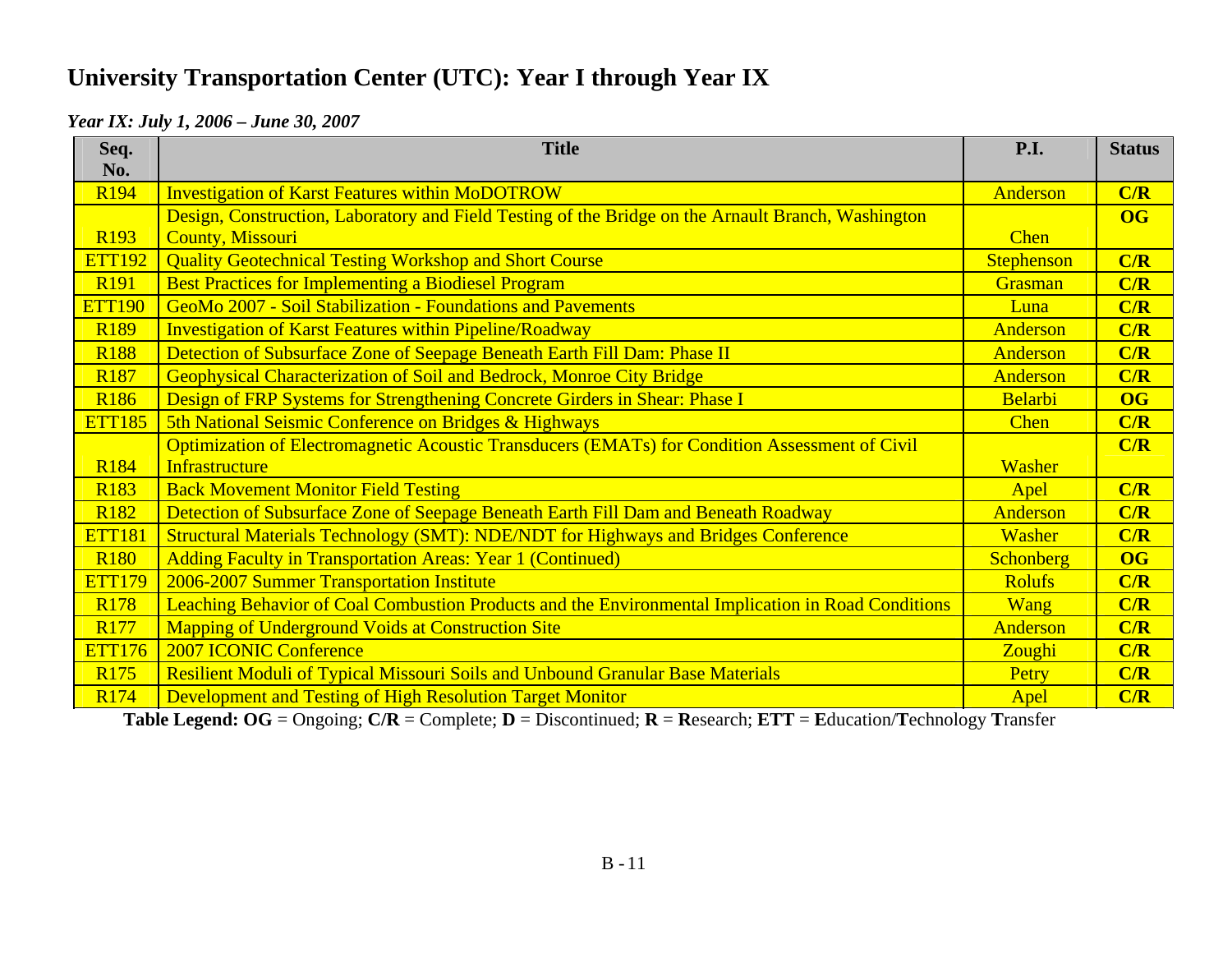#### *Year VIII: July 1, 2005 – June 30, 2006*

| Seq.             | <b>Title</b>                                                                                      | P.I.                 | <b>Status</b> |
|------------------|---------------------------------------------------------------------------------------------------|----------------------|---------------|
| No.              |                                                                                                   |                      |               |
|                  | <b>ETT173</b> Missouri Local Transportation Center 2006                                           | <b>Qureshi</b>       | C/R           |
|                  | <b>ETT172</b> Workshop on Seismic Retrofit Design of Continuous Span Steel-Girder Highway Bridges | <b>Chen</b>          | C/R           |
|                  | <b>ETT171</b> Mapei Scholar Program                                                               | <b>Krishnamurthy</b> | C/R           |
| R <sub>170</sub> | <b>Transportation Fuel Research and Development</b>                                               | Krishnamurthy        | C/R           |
| <b>RE169</b>     | <b>Acquisition of a High-Quality Temperature Chamber</b>                                          | Richardson           | C/R           |
| R <sub>166</sub> | Adding Faculty in Transportation Areas                                                            | Mitchell             | C/R           |
| R <sub>165</sub> | <b>Graduate Research Training in Transportation Areas</b>                                         | Krishnamurthy        | C/R           |

**Table Legend: C/R** = Complete; **R** <sup>=</sup>**R**esearch; **RE** = **R**esearch **E**quipment; **ETT** <sup>=</sup>**E**ducation/**T**echnology **T**ransfer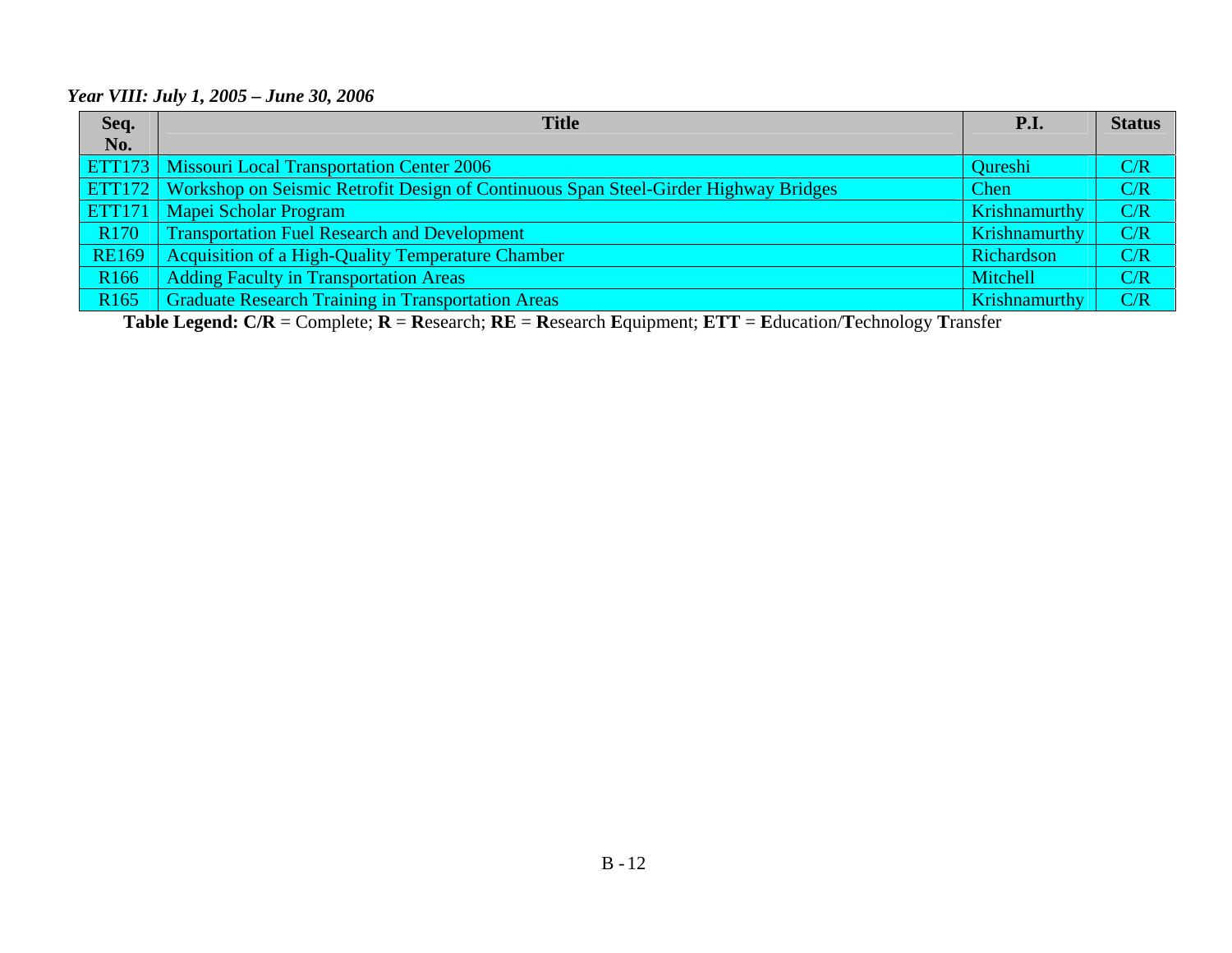### *Year VII: July 1, 2004 – June 30, 2005*

| Seq.<br>No.      | <b>Title</b>                                                                                                                                 | P.I.             | <b>Status</b> |
|------------------|----------------------------------------------------------------------------------------------------------------------------------------------|------------------|---------------|
| <b>ETT168</b>    | GeoMo 2006: Shear Strength and Slope Stability                                                                                               | Stephenson       | C/R           |
| R <sub>167</sub> | Cyclic Load Testing and Acoustic Emission Methods of In-Situ Load Testing: Comparison and<br>Development of Evaluation Criteria              | Galati           | C/R           |
| R <sub>164</sub> | Assessment of the Bill Emerson Memorial Bridge Based on Seismic Instrumentation Data                                                         | Chen             | C/R           |
| R <sub>163</sub> | Structural Assessment of the I-70 Blanchette Bridge                                                                                          | <b>Marianos</b>  | C/R           |
| ETT162           | Scholarships for Women and Minority Students Studying Engineering and Science                                                                | Elmore           | C/R           |
| R <sub>161</sub> | Geotechnical Site Characterization of Transportation Construction Sites and Structures                                                       | Anderson         | C/R           |
| <b>ETT160</b>    | Incorporation of Hands-On Experiments in a Introductory Analysis Course                                                                      | Belarbi          | C/R           |
| R <sub>159</sub> | Seismic Simulation and Design of Bridge Columns under Combined Actions, and Implications or                                                  |                  | <b>OG</b>     |
|                  | <b>System Response</b>                                                                                                                       | Belarbi          |               |
| R <sub>158</sub> | Dependable Wireless Sensor Networks for Intelligent Infrastructures                                                                          | Sedighsarvestani | C/R           |
| R157             | Analyzing Microscopic Behavior of Traffic Flow                                                                                               | <b>Bham</b>      | C/R           |
| R <sub>156</sub> | Influence of Ore Physical Properties on the Transportable Moisture Limit for Barged Materials                                                | Stephenson       | C/R           |
| R155             | Field Testing of Soil-Foundation-Structure Interaction Under Explosive Load                                                                  | Ge               | C/R           |
| R <sub>154</sub> | Stay-In-Place (SIP) Formwork for Rapid Construction of Corrosion-Free Concrete Bridge Decks                                                  | <b>Banks</b>     | C/R           |
| <b>ETT153</b>    | National Society of Black Engineers National Conference; NSBE Pre-College Initiative; Society of                                             | Fransaw          | C/R           |
|                  | Hispanic Professional Engineers National Conference; MEP/SHPE High School Recruitment                                                        |                  |               |
| <b>ETT152</b>    | Minority Engineering and Science Program: Minority Intro to Technology and Engineering,<br>Mathematics Engineering Science Achievement       | Fransaw          | C/R           |
| <b>ETT151</b>    | Women in Science and Engineering: Girls Lock-In Conference, Summer Solutions, Girls Camp, SWE<br>National Conference Expanding your Horizons | Vogt             | C/R           |
| <b>ETT150</b>    | 6th International Conference on Case Histories in Geotechnical Engineering                                                                   | Prakash          | C/R           |
| R <sub>149</sub> | Travel Support to Establish the Center for Transportation Security (CTS)                                                                     | Kiger            | C/R           |
| R <sub>148</sub> | Manufacturing and Performance Evaluation of Soy Protein Based Plastics and Composites: Phase II                                              | Chandrashekhara  | C/R           |
| <b>ETT147</b>    | <b>Summer Transportation Institute 2005</b>                                                                                                  | Yoest            | C/R           |
| R146             | Geophysical Detection of Voids within the Levee, Duck Creek Conservation Area, Missouri                                                      | Anderson         | C/R           |
| <b>ETT145</b>    | Geophysics 2006: Conference on Applied Geophysics                                                                                            | Anderson         | C/R           |
| R144             | The Effect of Fatigue and Creep on Shear-Critical RC Beams Reinforced with CFRP Laminate Stirrups                                            | <b>Budek</b>     | C/R           |
| R <sub>143</sub> | Development and Field Testing of an FRP Composite Bridge Deck with Guard Rail for Bridge<br>1480230, Greene County, MO                       | <b>Myers</b>     | <b>OG</b>     |
| R142             | Experimental Evaluation of FRP Strengthening of Real Size Reinforced Concrete Columns                                                        | Galati           | C/R           |

Continued…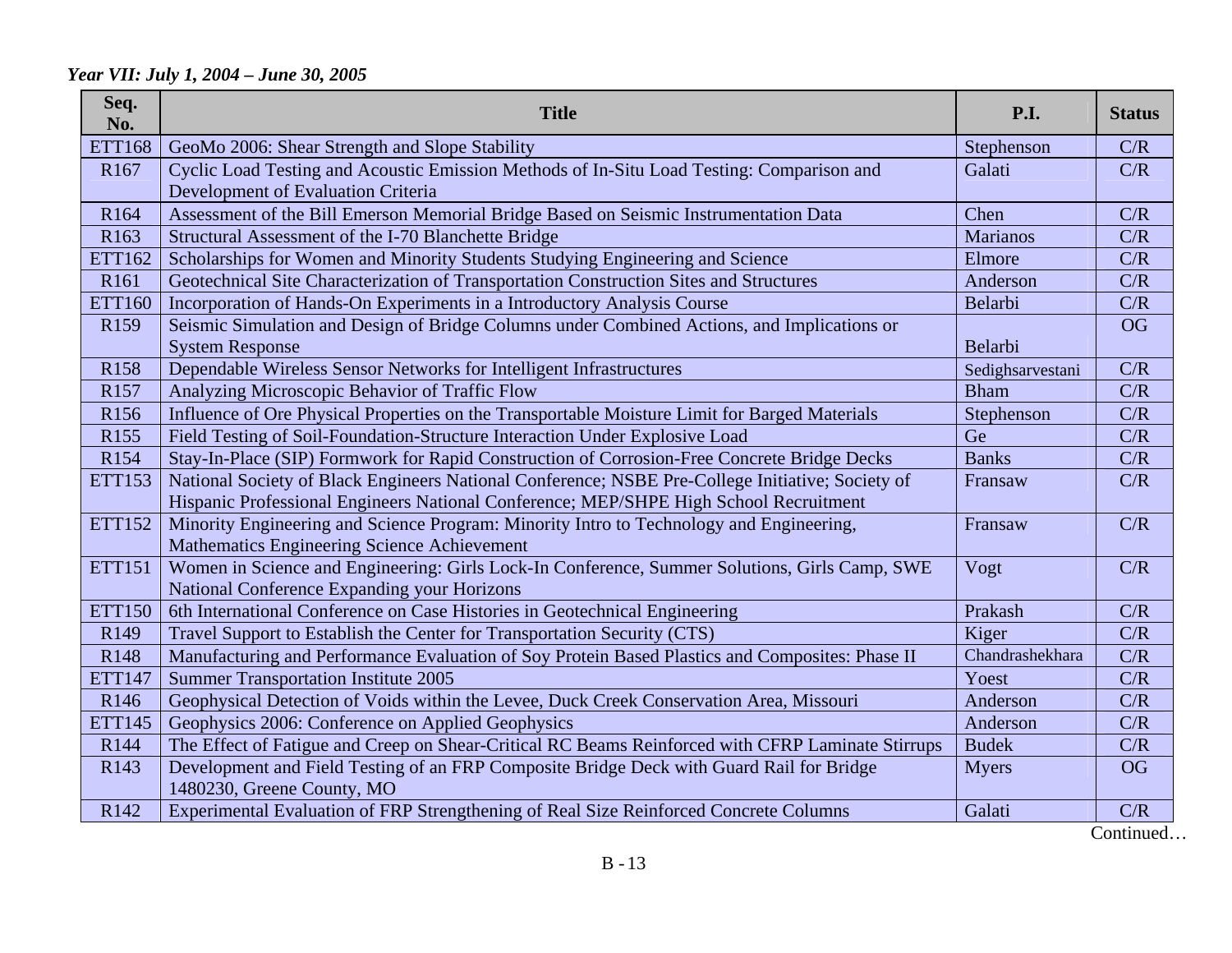…Continued

| R <sub>141</sub> | Remote Health Monitoring of Hillsborough County Bridges                                           | Ayoub           | C/R |
|------------------|---------------------------------------------------------------------------------------------------|-----------------|-----|
| <b>ETT140</b>    | Minority Intro To Engineering (MITE), Mathematics Engineering Science Achievement (MESA)          | Harris          | C/R |
| <b>ETT139</b>    | Girls Lock-In Conference; Summer Solutions 2005; SWE National & Regional Conferences              | Elmore          | C/R |
| <b>ETT138</b>    | National Society of Black Engineers National Conference; National Society of Black Engineers Pre- | Huggans         | C/R |
|                  | College Initiative; MEP/SHPE Kansas City High School Recruitment Program; MEP Seven Week          |                 |     |
|                  | Summer Enrichment Program for Pre-college Freshmen                                                |                 |     |
| <b>ETT137</b>    | GeoMO 2005 Design of Retaining Walls                                                              | Stephenson      | C/R |
| ETT136           | <b>Quality Geotechnical Testing Workshop and Short Course</b>                                     | Stephenson      | C/R |
| R <sub>135</sub> | Strengthening of Rural Bridges Using Rapid-Installation FRP Technology                            | Bennish         | C/R |
| R134             | Manufacturing and Performance Evaluation of Soy Protein Based Plastics and Composites             | Chandrashekhara | C/R |
| R <sub>133</sub> | Assessment of Bridge Technologies through Field Testing                                           | Galati          | C/R |

**Table Legend: OG** = Ongoing; **C/R** = Complete; **R** <sup>=</sup>**R**esearch; **ETT** <sup>=</sup>**E**ducation/**T**echnology **T**ransfer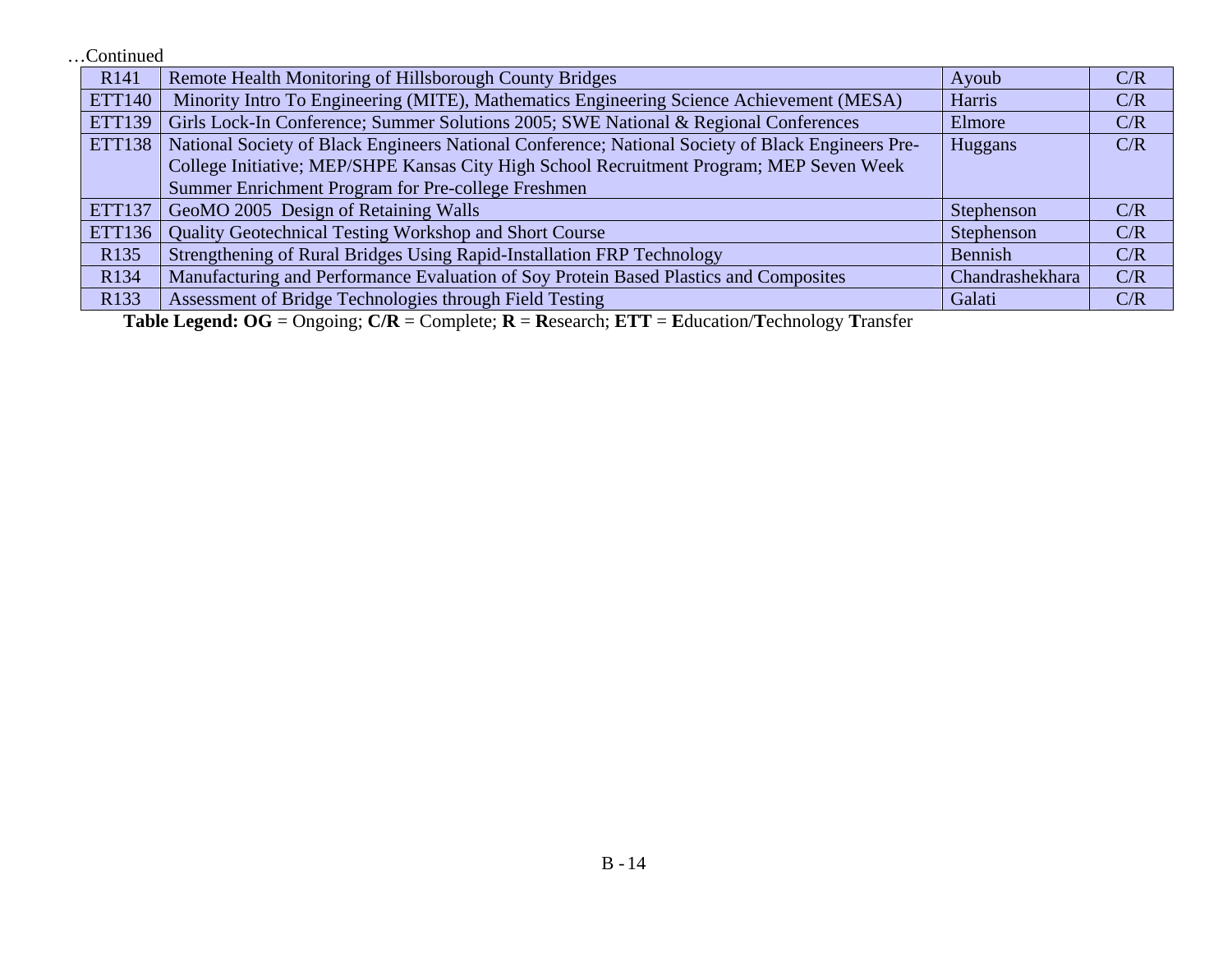*Year VI: July 1, 2003 – June 30, 2004* 

| Seq.<br>No.      | <b>Title</b>                                                                                        | <b>P.I.</b>  | <b>Status</b> |
|------------------|-----------------------------------------------------------------------------------------------------|--------------|---------------|
| <b>ETT132</b>    | Missouri Local Resource Center 2005                                                                 | Qureshi      | C/R           |
| R131             | Seismic Data Extraction of Cape Girardeau Bridge                                                    | Chen         | C/R           |
| R <sub>130</sub> | Validation and Calibration of Testing Equipment for In-Situ Load Tests                              | Galati       | C/R           |
| R <sub>129</sub> | Low Energy Alkali Resistant Iron Phosphate Glass Fibers                                             | <b>Brow</b>  | C/R           |
| <b>RE128</b>     | <b>Monitoring of Bridge Structures Equipment</b>                                                    | Galati       | C/R           |
| <b>ETT127</b>    | Enhancing Student Awareness and Faculty Capabilities in Transportation                              | Schonberg    | C/R           |
| R126             | Phase II of Evaluation and Utilization of the WP4                                                   | Petry        | C/R           |
| <b>ETT125</b>    | <b>University Student Design Competition Center (USDCC)</b>                                         | <b>Stone</b> | C/R           |
| R124             | In Situ Load Testing of Bridge A6358 and Bridge A6101                                               | Nanni        | C/R           |
| R <sub>123</sub> | <b>Evaluation of Anchors for CFRP Tendons</b>                                                       | Soudki       | C/R           |
| R <sub>122</sub> | Design, Fabrication, and Testing of Low-Profile Composite Bypass Road Panel: Phase I                | Nanni        | C/R           |
| <b>ETT121</b>    | GEOMO 2004: Geotechnical Uncertainty and Reliability                                                | Stephenson   | C/R           |
| R <sub>120</sub> | SASW/Study of Greater St. Louis and Surrounding Region                                              | Anderson     | C/R           |
| R119             | Preservation of MO Transport. Infrastructure: Flexural Upgrade of Deficient Bridges with Composites | Nanni        | C/R           |
| R118             | GPR Investigation of Bridge Deck, Willow Springs, MO                                                | Anderson     | C/R           |
| R117             | Determination of MASW Shear-Wave Velocities at Various Sites in SE Missouri                         | Anderson     | C/R           |
| <b>RE116</b>     | <b>Acquisition of a Engineering Seismograph</b>                                                     | Anderson     | C/R           |
| <b>RE115</b>     | <b>Acquisition of an Impact Testing Machine</b>                                                     | K.C.         | C/R           |
| R114             | Comprehensive Shear-Wave Velocity Study in the Popular Bluff Area, Southeast Missouri               | Anderson     | C/R           |
| R113             | GPR and Resistivity to Determine Depth to Bedrock at the Roaring River Hatchery                     | Anderson     | C/R           |
| R112             | Strut Failures of Paseo Suspension Bridge in Kansas City, Missouri                                  | Chen         | C/R           |
| R111             | Finite Element Modeling of Reinforced Concrete Bridge Decks with ABAQUS                             | Ganesh       | C/R           |
| <b>ETT110</b>    | <b>Summer Transportation Institute 2004</b>                                                         | Yoest        | C/R           |
| <b>ETT109</b>    | League of United Latin American Citizens (LULAC), Kansas City H.S. Hispanic Recruitment, and        | Harris       | C/R           |
|                  | Society of Hispanic Professional Engineers (SHPE) National Technical Career Conference              |              |               |
| R <sub>108</sub> | Experimental Study on Seismic Retrofit Techniques: Phase II                                         | Silva        | C/R           |
| <b>ETT107</b>    | GEOMO-1: 2003 Deep Foundations for Transportation Structures                                        | Stephenson   | C/R           |
| <b>ETT106</b>    | Girls Lock-In Conference, Summer Solutions 2004                                                     | Harris       | C/R           |
| <b>ETT105</b>    | Minority Intro To Engineering (MITE), National Society of Black Engineers National                  | Harris       | C/R           |
|                  | Conference(NSBE), Mathematics Engineering Science Achievement (MESA)                                |              |               |

Continued….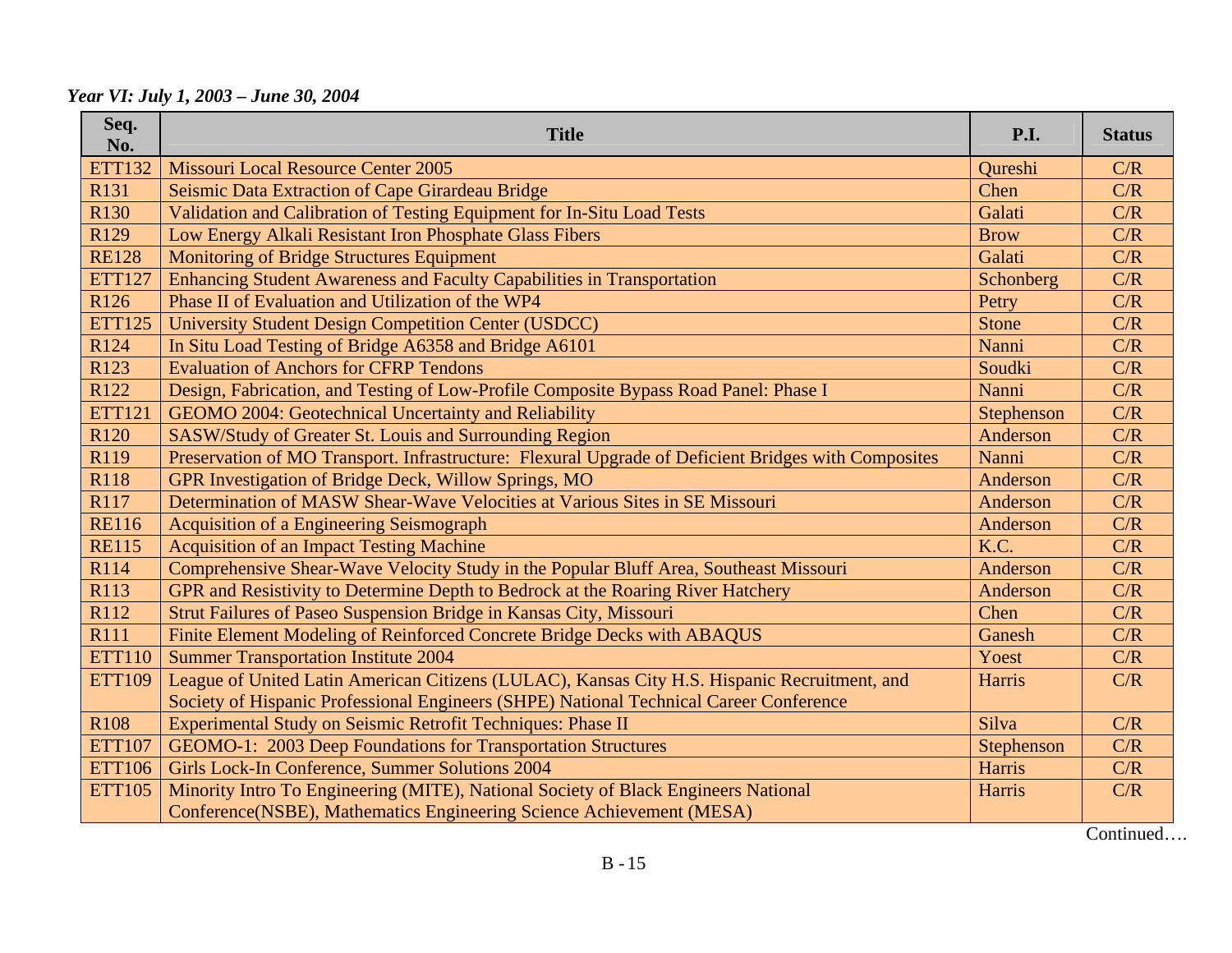…Continued

| R <sub>104</sub> | GPR Study of imbedded Dowl Bars, Van Buren, Missouri                               | Anderson       | C/R |
|------------------|------------------------------------------------------------------------------------|----------------|-----|
| R <sub>103</sub> | Southview Bridge Rehabilitation in Rolla                                           | Nanni          | C/R |
| <b>ETT102</b>    | Geophysics 2004: Conference on Applied Geophysics                                  | Anderson       | C/R |
| R <sub>101</sub> | <b>Soy-Based Composite Sandwich Structure</b>                                      | K.C.           | C/R |
| R <sub>100</sub> | Determination of Shear Wave Velocity along a Segment of Interstate I-70, St. Louis | Anderson       | C/R |
| ETT99            | <b>Missouri Local Resource Center 2004</b>                                         | <b>Oureshi</b> | C/R |

**Table Legend: C/R** = Complete; **R** <sup>=</sup>**R**esearch; **RE** = **R**esearch **E**quipment; **ETT** <sup>=</sup>**E**ducation/**T**echnology **T**ransfer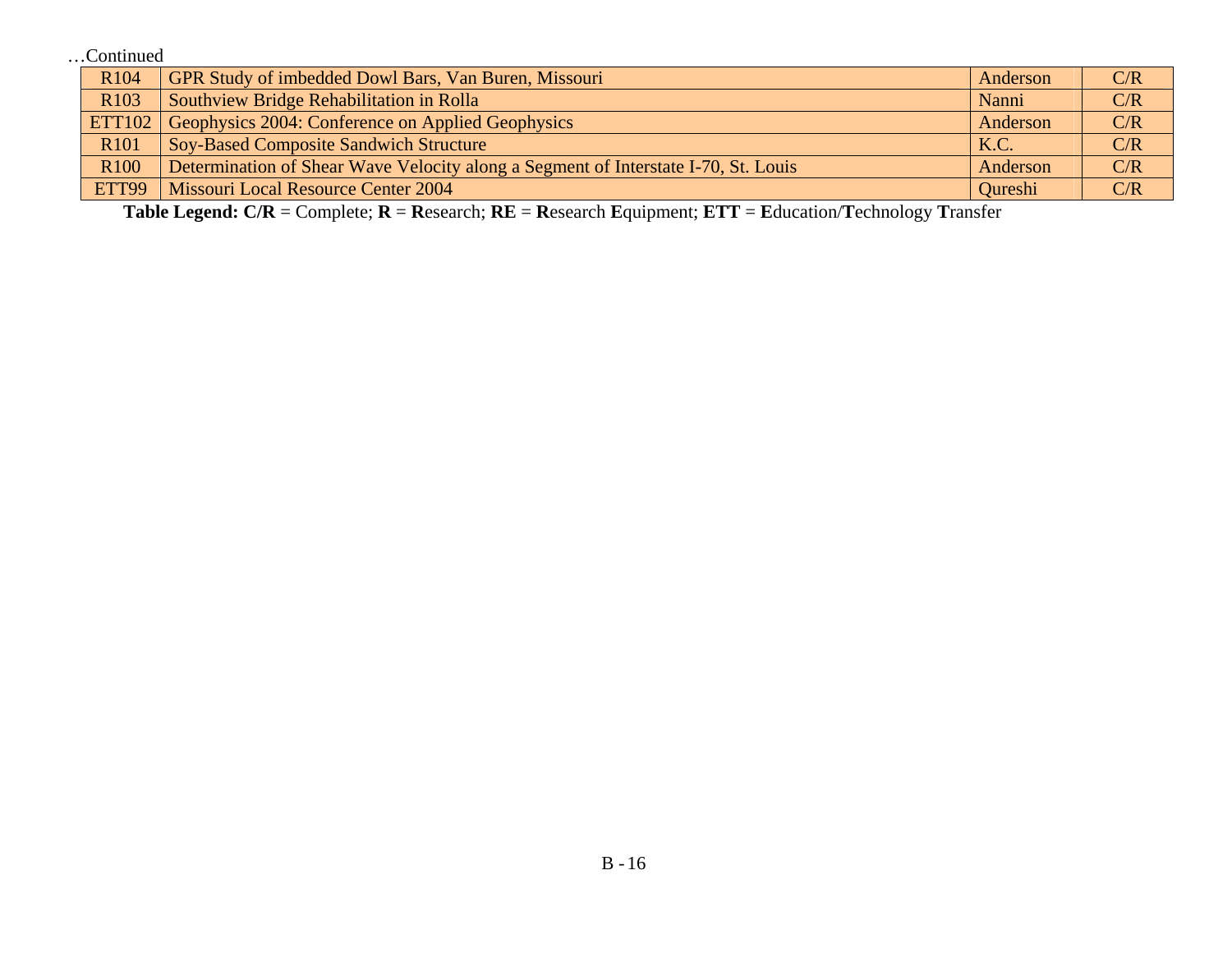#### *Year V: July 1, 2002 – June 30, 2003*

| Seq.         | <b>Title</b>                                                                                     | <b>P.I.</b>     | <b>Status</b> |
|--------------|--------------------------------------------------------------------------------------------------|-----------------|---------------|
| No.          |                                                                                                  |                 |               |
| <b>R98</b>   | P.M.T.I. - Validation of FRP Composite Technology through Field Testing                          | A. Nanni        | C/R           |
| R97          | P.M.T.I.- Life-Cycle Inspection and Monitoring Using Near-Field Microwave NDT Methods            | R. Zoughi       | C/R           |
| <b>R96</b>   | P.M.T.I. - Non-Destructive Testing of FRP Laminates                                              | N. Maerz        | C/R           |
| <b>R95</b>   | P.M.T.I.- Materials and Durability                                                               | J. Myers        | C/R           |
| <b>R94</b>   | Development and Validation of SRP for Strengthening of Transportation Infrastructures            | T. Ibell        | C/R           |
| <b>R93</b>   | P.M.T.I.- Fiber Optic Monitoring                                                                 | S. Watkins      | C/R           |
| R92          | A Study of the Effects of Injected Chemical Soil Stabilizers on Expansive Clays and Claystones   | T. Petry        | C/R           |
| <b>R91</b>   | Evaluation & Utilization of the WP4 Dewpoint Potentiometer                                       | T. Petry        | C/R           |
| <b>R90</b>   | Post-earthquake Damage Evaluation of Bridge Structures                                           | G. Chen         | C/R           |
| <b>R89</b>   | Experimental Study on Seismic Retrofit Techniques for Cap Beams, Columns and their Connections   | G. Chen         | C/R           |
|              | of Highway Bridges                                                                               |                 |               |
| ETT88        | 2003 USDOT Summer Transportation Institute                                                       | G. Spring       | C/R           |
| <b>R87</b>   | Experimental Investigation of Bond-Slip Relationship Between FRP bars and Concrete               | G Thiagarajan   | C/R           |
| <b>R86</b>   | Study on Seismic Retrofit Techniques for Cap Beams, Columns and their Connections of Highway     | P. Silva        | C/R           |
|              | <b>Bridges</b>                                                                                   |                 |               |
| <b>R85</b>   | Creep, Shrinkage and CTE Evaluation: Normal Strength Concrete Bridge Deck Companion Testing      | J. Myers        | C/R           |
|              | for an Adjacent HPC Bridge                                                                       |                 |               |
| <b>ETT84</b> | Expanding Your Horizons in Math, Science, and Technology; Girls Lock-In Conference; Summer       | M. Schoenborn   | C/R           |
|              | Solutions 2003                                                                                   |                 |               |
| ETT83        | Minority Introduction To Engineering and National Society of Black Engineers National Conference | F. Harris       | C/R           |
| <b>R82</b>   | FRP Alignment Measurement Using Digital Image Analysis                                           | N. Maerz        | C/R           |
| <b>R81</b>   | Nondestructive Ultrasonic Detection of FRP De-lamination                                         | N. Maerz        | C/R           |
| <b>R80</b>   | Evaluation of Bridge Approach Slabs Performance and Design                                       | R. Luna         | C/R           |
| R79          | <b>Optimization of HPC for Missouri Bridge Structures</b>                                        | J. Myers        | C/R           |
| <b>R78</b>   | <b>Soy-Based Composite Sandwich Structures</b>                                                   | Chandrashekhara | C/R           |
| <b>R77A</b>  | Micro-Macro Modeling of the External Strengthening of Concrete with FRP: Phase II                | L. Dharani      | C/R           |
| <b>R76</b>   | Study to Determine the Effects of Organics on the Results of Quicklime Slurry Treatment of Clay  | T. Petry        | C/R           |
|              | <b>Soils</b>                                                                                     |                 |               |
| <b>R75</b>   | GPR Investigation of Concrete Integrity, Shepard of the Hills Hatchery, Branson, MO              | N. Anderson     | C/R           |
| <b>R74</b>   | Design and Installation of Torque Anchors for Tiebacks and Foundations                           | R. Stephenson   | C/R           |

**Table Legend: C/R** = Complete; **R** <sup>=</sup>**R**esearch; **ETT** <sup>=</sup>**E**ducation/**T**echnology **T**ransfer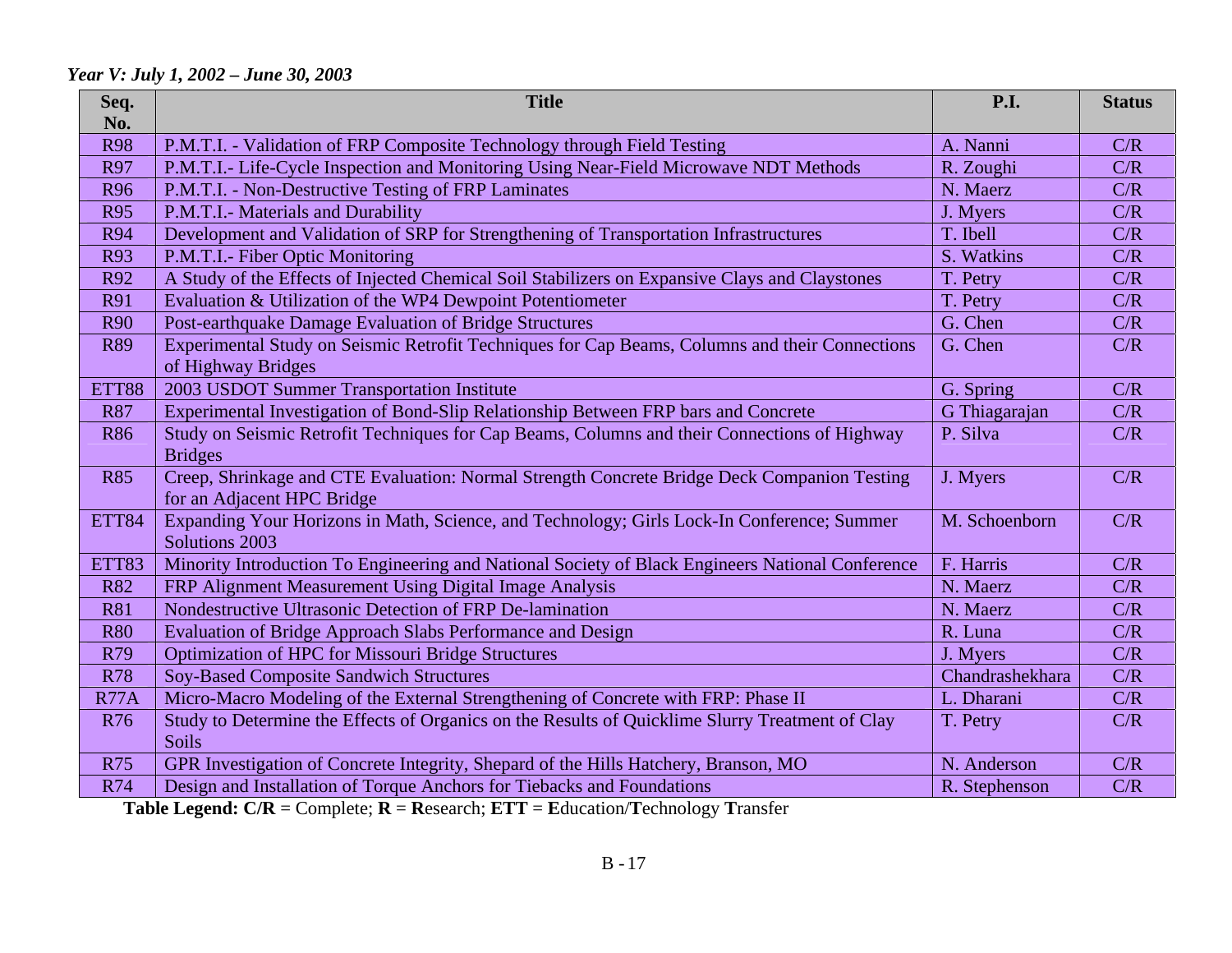*Year IV: July 1, 2001 – June 30, 2002* 

| Project              |               |                                                                                  |               |               |
|----------------------|---------------|----------------------------------------------------------------------------------|---------------|---------------|
| Number <sup>\$</sup> | Seq. No       | <b>Title</b>                                                                     | <b>P.I.</b>   | <b>Status</b> |
|                      | <b>R73</b>    | The Effects of a Curved Soffit on FRP-Strengthening of Concrete Bridges          | T. Ibell      | C/R           |
|                      | R72           | Determination of Shear-Wave Velocity Profiles from Surface Seismic Waves         | N. Anderson   | C/R           |
|                      | <b>RE71</b>   | <b>Dynamic Testing Equipment</b>                                                 | R. Stephenson | C/R           |
|                      | ETT70         | Missouri's Local Technical Assistance Program Center (LTAP)                      | M. Qureshi    | C/R           |
|                      | ETT69         | Fifth International Conference on Case Histories in Geotechnical Engineering     | S. Prakash    | C/R           |
|                      | <b>RE68</b>   | Structures Laboratory Equipment Enhancement - Hydraulic Distribution System      | R. LaBoube    | C/R           |
|                      | R67           | Sappington Bridge Demolition, Crawford County, MO                                | J. Baird      | C/R           |
|                      | <b>R66</b>    | Strengthening of Martin Springs Outer Road Bridge, Phelps County, MO             | A. Nanni      | C/R           |
|                      | <b>R65</b>    | Assessment and Rehabilitation of West 7th Street Bridge, City of Fulton, MO      | A. Nanni      | C/R           |
|                      | <b>R64</b>    | Rapid Strengthening of Reinforced Concrete Bridges                               | L. Bank       | C/R           |
|                      | R63           | Joint KDOT-MODOT: Evaluation of FRP Repair Method for Cracked PC Bridge          | A. Nanni      | C/R           |
|                      |               | <b>Members</b>                                                                   |               |               |
|                      | <b>ETT62</b>  | <b>Transportation Research Board Student Technology Transfer</b>                 | G. Spring     | C/R           |
|                      | <b>ETT61</b>  | 2002 Summer Transportation Institute                                             | G. Spring     | C/R           |
|                      | <b>R60</b>    | Highway/Rail Crossing Project Selection                                          | M. Qureshi    | C/R           |
|                      | <b>R59</b>    | Micro-Macro Modeling of the External Strengthening of Concrete with FRP          | L. Dharani    | C/R           |
|                      | 58            | <b>RETIRED NUMBER</b>                                                            |               |               |
|                      | <b>RE55 A</b> | Acquisition of an Integrated Testing System for Civil Infrastructure Engineering | A. Belarbi    | C/R           |
|                      |               | <b>Research and Education</b>                                                    |               |               |
|                      | <b>R52</b>    | Steel-Free Hybrid Reinforcement System for Concrete Bridge Decks                 | A. Belarbi    | C/R           |
|                      | <b>R37 A</b>  | Evaluating FRP Repair Method for Cracked PC Bridge Members Subjected to          | R. Peterman   | C/R           |
|                      |               | <b>Repeated Loading</b>                                                          |               |               |

<sup>\$</sup> Project No. omitted from this reporting

**Table Legend: C/R** = Complete; **R** <sup>=</sup>**R**esearch; **RE** = **R**esearch **E**quipment; **ETT** <sup>=</sup>**E**ducation/**T**echnology **T**ransfer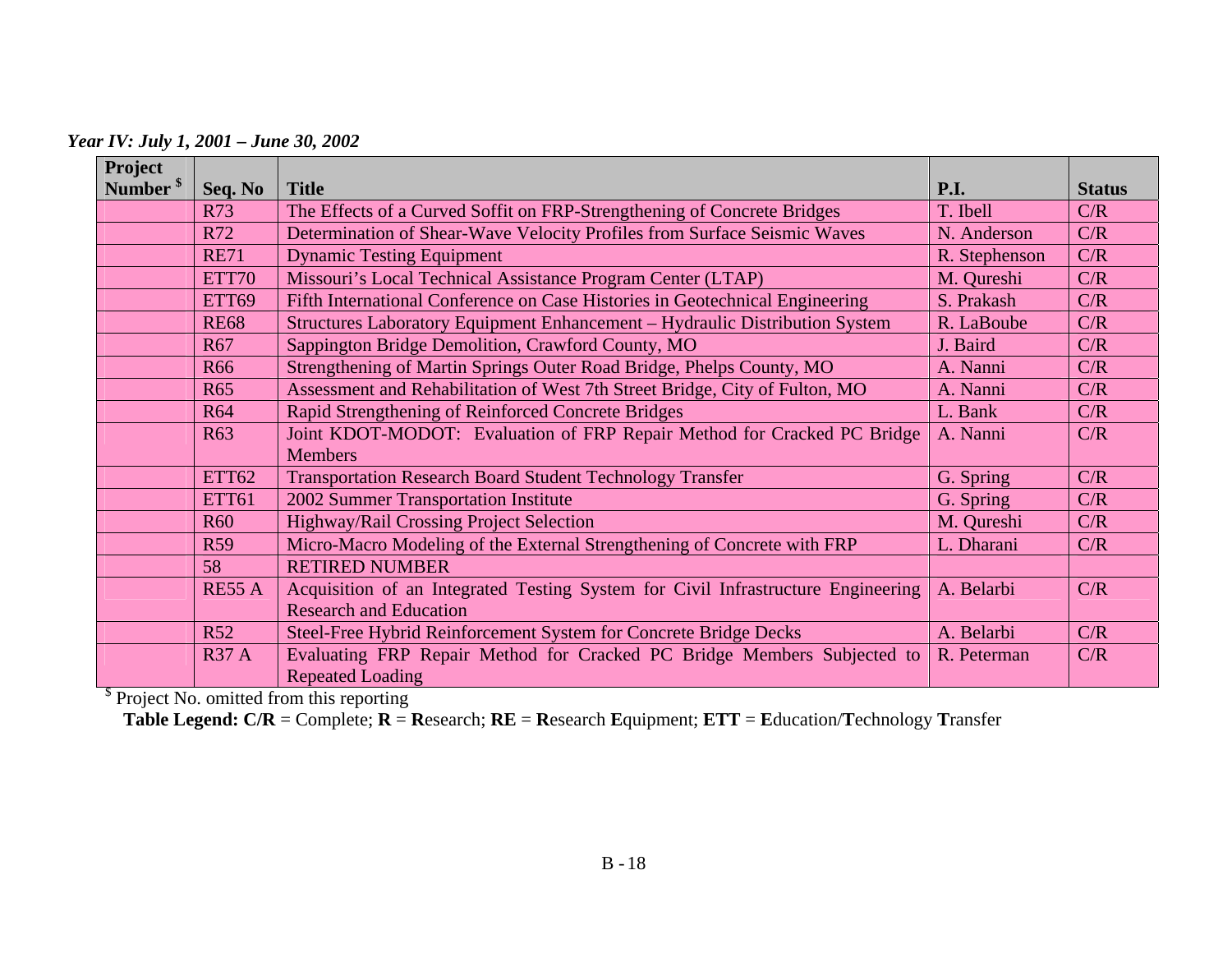*Year III: July 1, 2000 – June 30, 2001* 

| Project       | Seq.           | <b>Title</b>                                                                                               | P.I.          | <b>Status</b> |
|---------------|----------------|------------------------------------------------------------------------------------------------------------|---------------|---------------|
| <b>Number</b> | N <sub>0</sub> |                                                                                                            |               |               |
| R-5-38068     | 57             | Implementation Issues of Metallic Dampers for Seismic Retrofit of Highway Bridges                          | G. Chen       | C/R           |
| R-5-38067     | 56             | 2001 Summer Transportation Institute                                                                       | G. Spring     | C/R           |
| R-5-38069     | 55             | Acquisition of an Integrated Testing System for Civil Infrastructure Engineering Research<br>and Education | A. Belarbi    | C/R           |
| R-5-38065     | 54             | Ground Penetrating Radar Evaluation of Contaminated Concrete Pavement                                      | S. Cardimona  | C/R           |
|               | 53             | <b>RETIRED NUMBER</b>                                                                                      |               |               |
| R-5-38062     | 51             | <b>RETIRED NUMBER</b>                                                                                      |               |               |
| R-5-38061     | 50             | Ground-Penetrating Radar/Seismic Study-Branson/Springfield, MO                                             | N. Anderson   | C/R           |
| R-5-38060     | 49             | Characterization of a New FRP Bar for Reinforcement of Concrete                                            | J. Myers      | C/R           |
| R-5-38058     | 48             | Doctoral Training in Civil Infrastructure Engineering                                                      | A. Belarbi    | C/R           |
| R-5-38051     | 47             | Determination and Prioritization of MODOT Geotechnical Related Problems with Emphasis                      | T. Petry      | C/R           |
|               |                | on Effectiveness of Designs for Bridge Approach Slabs and Pavement Edge Drains: Phase II                   |               |               |
| $R-5-38050$   | 46             | Course Development for the Transportation Graduate Program at UMR                                          | G. Spring     | C/R           |
| R-5-38049     | 45             | Development of a Pull Tester                                                                               | G. Galecki    | C/R           |
| R-5-38048     | 44             | Automated Mobil Highway Sign Retro Reflectivity Measurement                                                | N. Maerz      | C/R           |
| R-5-38047     | 43             | <b>National Society of Black Engineers National Conference</b>                                             | F. Harris     | C/R           |
| R-5-38046     | 42             | Laboratory and Field Testing of FRP Reinforced Concrete Bridge                                             | S. Watkins    | C/R           |
| R-5-38045     | 41             | Micro-Macro Modeling of the External Strengthening of Concrete with FRP                                    | S. Roy        | C/R           |
| R-5-38044     | 40             | <b>USAES-UMR Cooperative Degree Program</b>                                                                | N. Anderson   | C/R           |
| R-5-38043     | 39             | High Performance Concrete for Bridge A6130 - Route 412 Pemiscot County, MO                                 | J. Myers      | C/R           |
| R-5-38042     | 38             | <b>Acquisition of Asphalt Pavement Analyzer</b>                                                            | D. Richardson | C/R           |
| R-5-38059     | 37             | Evaluating FRP Repair Method for Cracked PC Bridge Members Subjected to Repeated<br>Loadings               | R. Peterman   | C/R           |

**Table Legend: C/R** = Complete; **R** <sup>=</sup>**R**esearch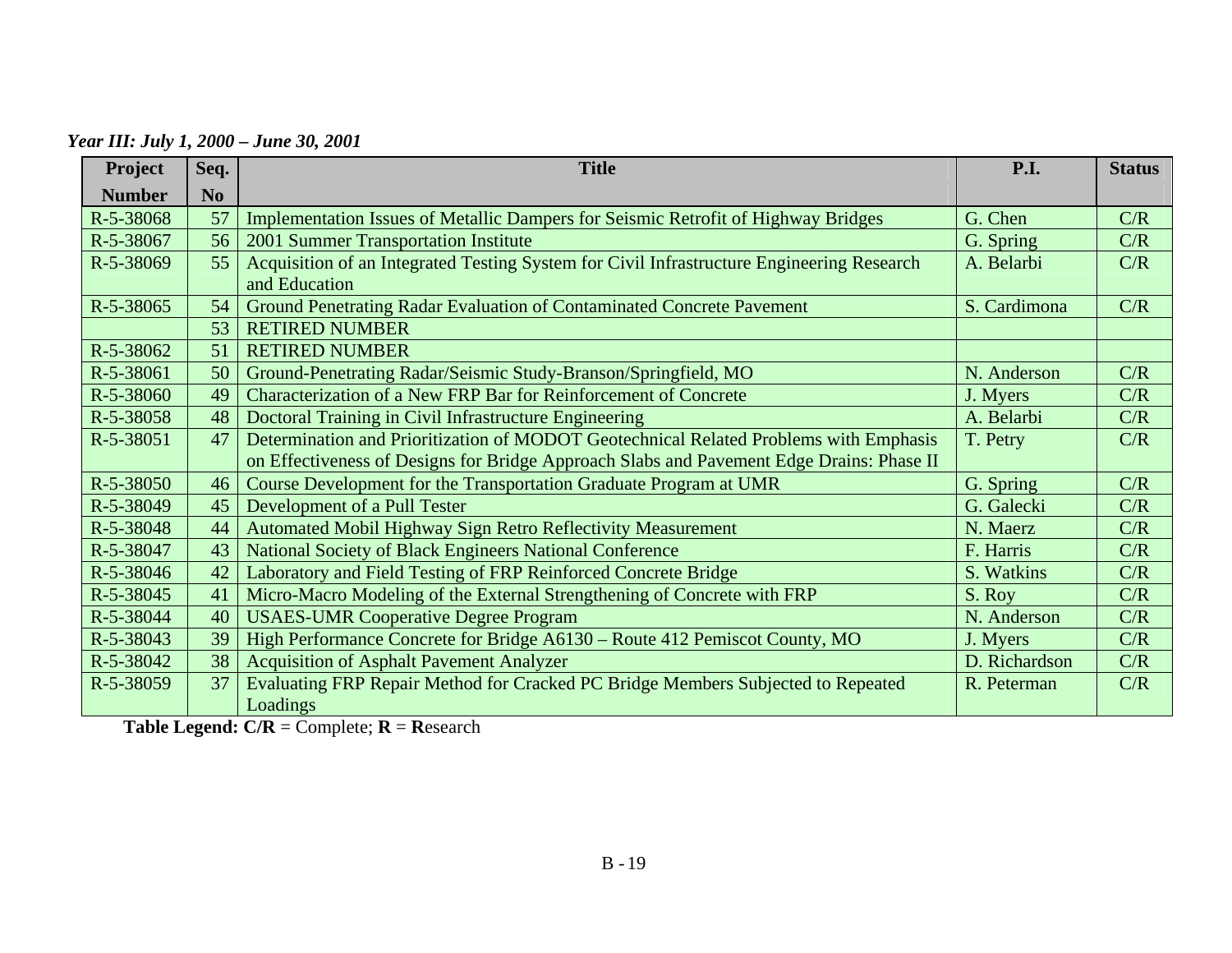#### **Project Seq. Title P.I. Status Number** N<sub>o</sub> R-5-38041 36 Effect of Contaminants on Bond Characteristics of Deformed Reinforcing Bars A. Belarbi C/R R-5-38040 35 Summer Transportation Institute 2000 R-5-38037 34 Non-Destructive Imaging of Shallow Sandstone in Support of Hydraulic Study of Litho Logic Unit N. Anderson C/R R-5-38036 33 Non-Invasive Geophysical Investigation of Landfill Site: Grandview Triangle Area N. Anderson C/R R-5-38035 32 Assessment/Mitigation of EQ. Hazards Along Designated Priority Emergency Vehicle Access Routes, SE MO N. Anderson C/R 31 RETIRED NUMBER 30 RETIRED NUMBER R-5-38029 29 CE 401 - Health Monitoring & Retrofit of Geotechnical Systems R. Luna R. Luna C/R R-5-38028 28 Composite Structures Using Asphalt Based Roofing Scrap Materials Chandrashekhara C/R R-5-38027 27 Laboratory and Field Testing on FRP Composite Decks for the City of St. James, Phelps County, MO H. Nystrom C/R R-5-38024 26 Strengthening of an Impacted PC Girder on Bridge A10062, St. Louis County, MO A. Nanni C/R R-5-38023 25 Structural Integrity Evaluation of RC Columns with FRP Wraps A. Belarbi C/R R-5-38022 24 Model of Demonstration Bridge for Classroom and Laboratory Teaching S. Watkins C/R R-5-38021 23 Determination and Prioritization of MODOT Geotechnical Related Problems with Emphasis on Effectiveness of Designs for Bridge Approach Slabs and Pavement Edge Drains T. Petry C/R R-5-38020 22 Investigation of Agents of Practical Use to Stabilize Slopes & Erosion Along the I-55 Corridor South of Sikeston T. Petry C/R R-5-38019 21 Signal Mast Arm Failure Investigation L. Dharani C/R R-5-38014 20 Development of a Prototype Imaging Concrete Roughness Measurement Device N. Maerz N. Maerz C/R R-5-38025 13 The Influence of Surface Area to Volume Ratio on the Quality Control of High Performance Concrete J. Myers C/R

#### *Year II: July 1, 1999 – June 30, 2000*

**Table Legend: C/R** = Complete; **R** <sup>=</sup>**R**esearch